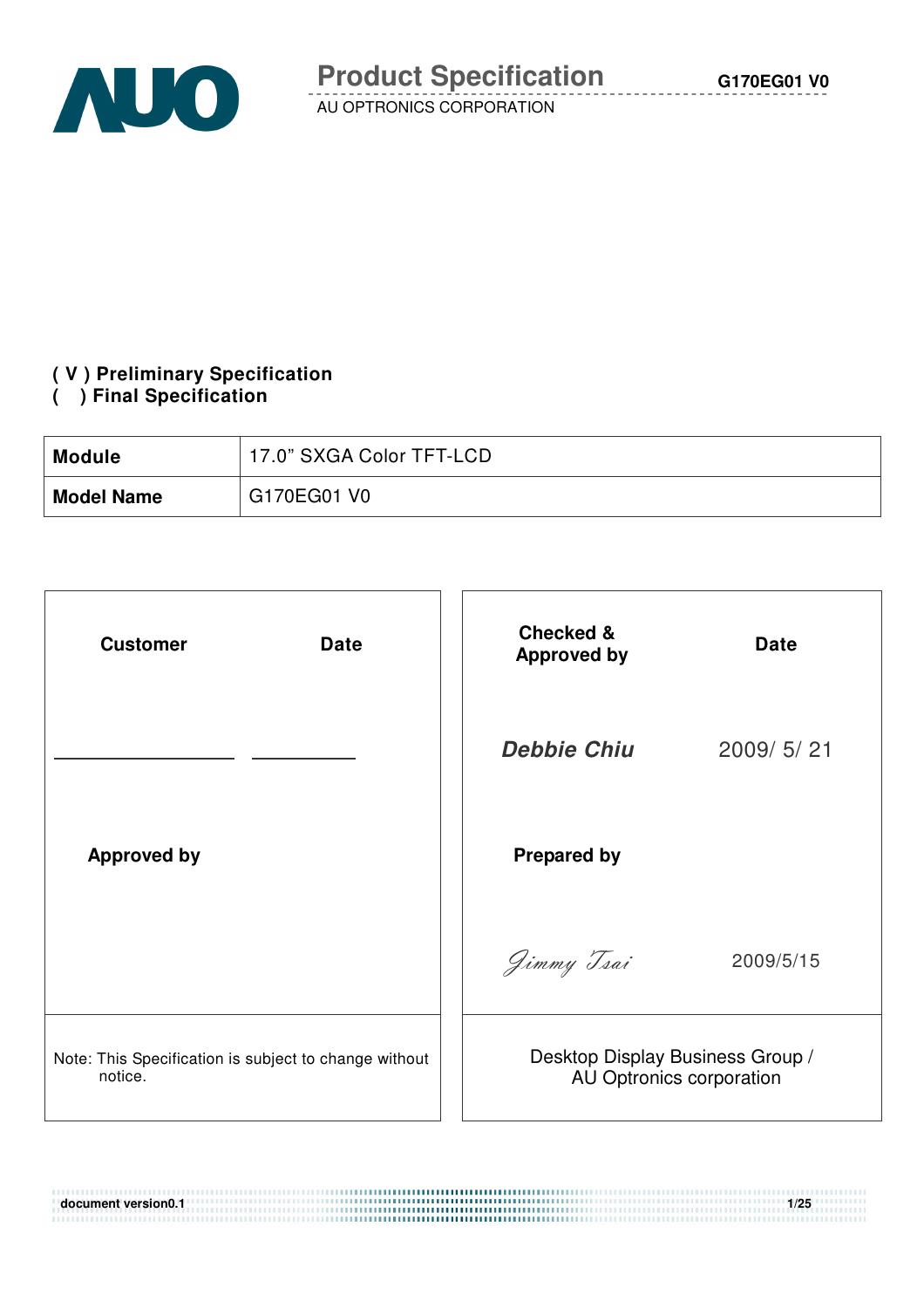

 $2/25$ 

# **Contents**

document version0.1 and the contract of the contract of the contract of the contract of the contract of the contract of the contract of the contract of the contract of the contract of the contract of the contract of the co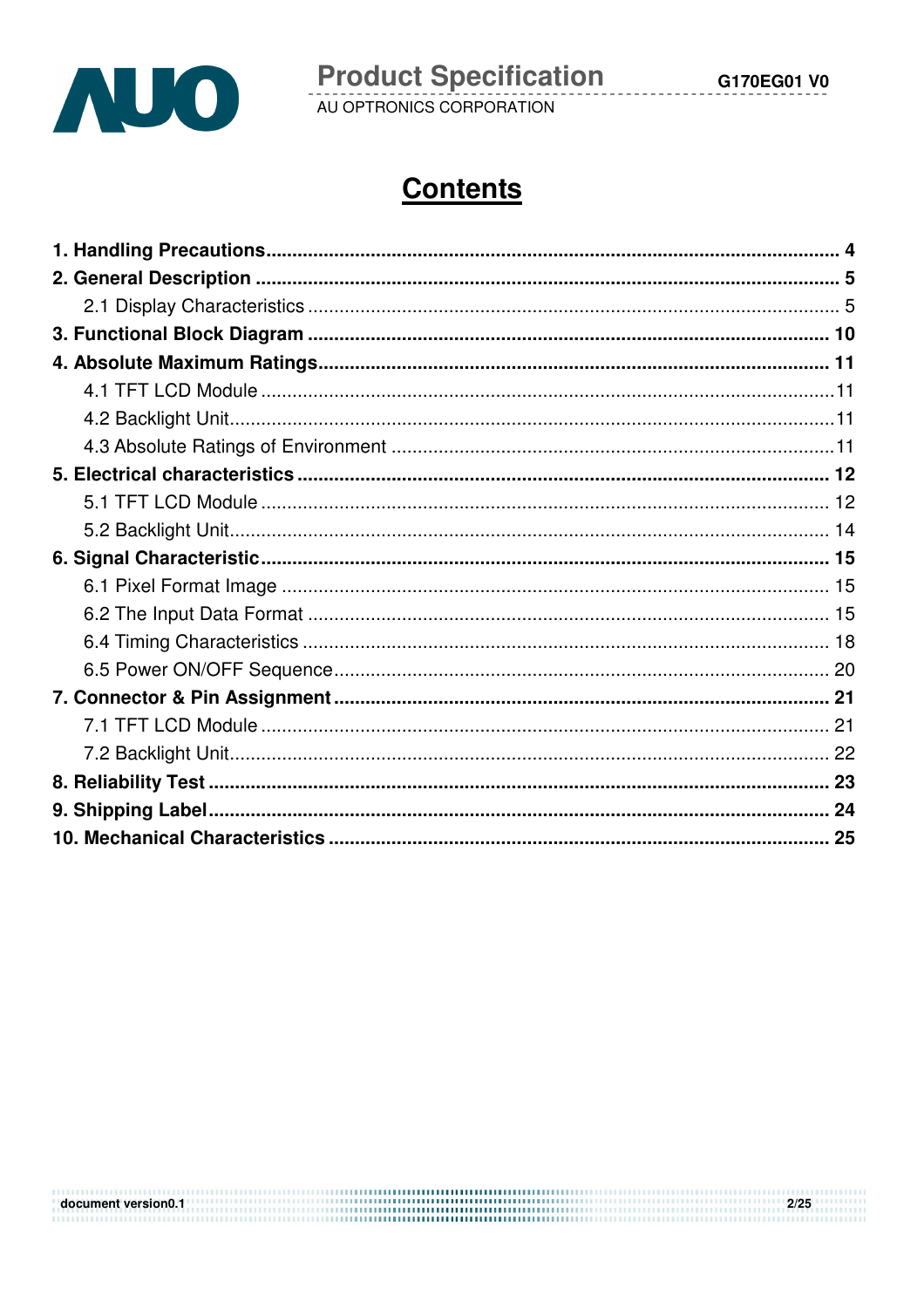

**Product Specification** G170EG01 V0

AU OPTRONICS CORPORATION

# **Record of Revision**

| Version and<br>Date | Page | Old description            | <b>New Description</b> | Remark |
|---------------------|------|----------------------------|------------------------|--------|
| 0.1 2009/5/15       | All  | First Edition for Customer | All                    |        |
|                     |      |                            |                        |        |
|                     |      |                            |                        |        |
|                     |      |                            |                        |        |
|                     |      |                            |                        |        |
|                     |      |                            |                        |        |
|                     |      |                            |                        |        |
|                     |      |                            |                        |        |
|                     |      |                            |                        |        |

| document version0.1 | 3/25 |
|---------------------|------|
|                     |      |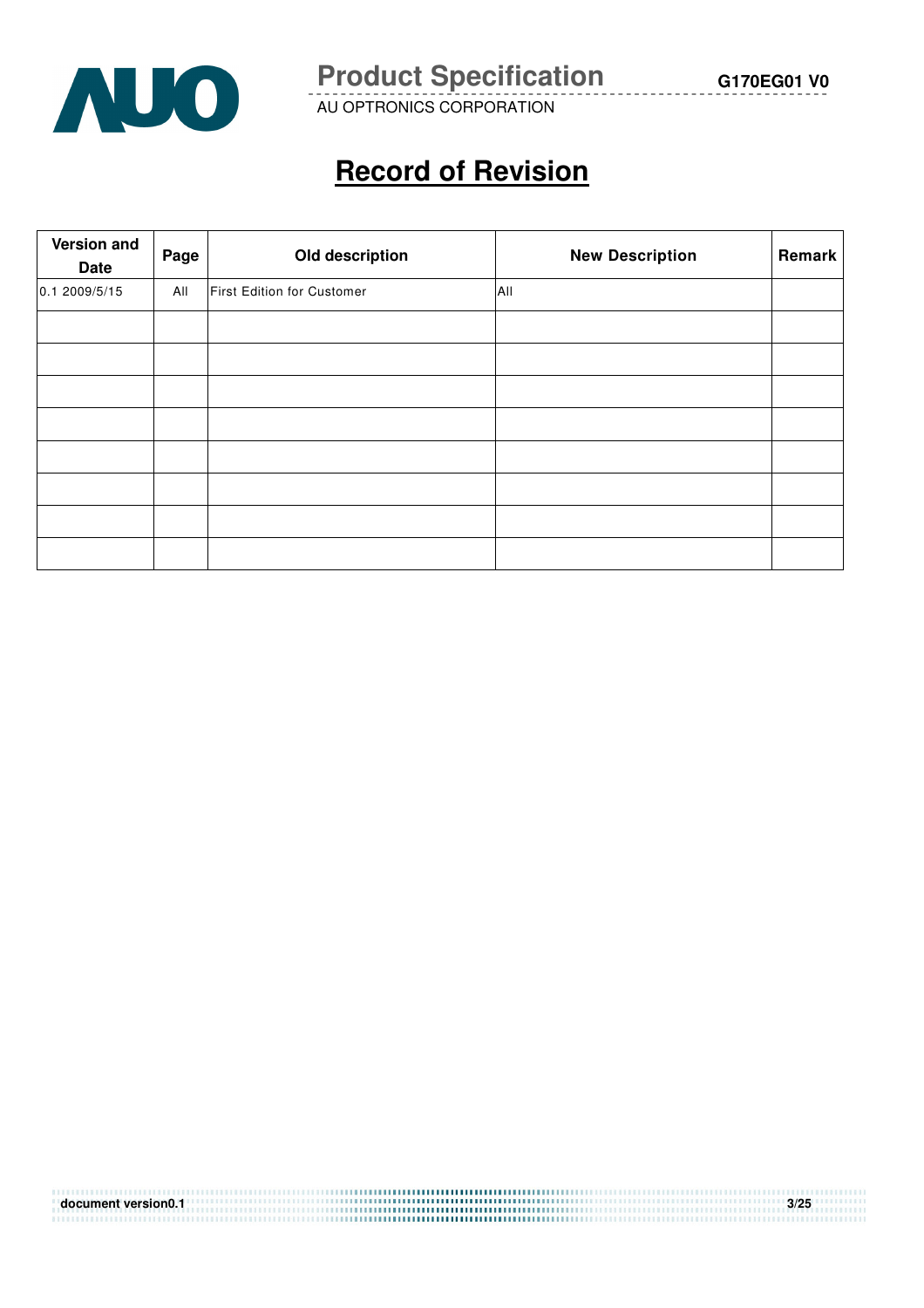

## **1. Handling Precautions**

- 1) Since front polarizer is easily damaged, pay attention not to scratch it.
- 2) Be sure to turn off power supply when inserting or disconnecting from input connector.
- 3) Wipe off water drop immediately. Long contact with water may cause discoloration or spots.
- 4) When the panel surface is soiled, wipe it with absorbent cotton or other soft cloth.
- 5) Since the panel is made of glass, it may break or crack if dropped or bumped on hard surface.
- 6) Since CMOS LSI is used in this module, take care of static electricity and insure human earth when handling.
- 7) Do not open or modify the Module Assembly.
- 8) Do not press the reflector sheet at the back of the module to any directions.
- 9) In case if a Module has to be put back into the packing container slot after once it was taken out from the container, do not press the center of the CCFL reflector edge. Instead, press at the far ends of the CCFL Reflector edge softly. Otherwise the TFT Module may be damaged.
- 10) At the insertion or removal of the Signal Interface Connector, be sure not to rotate nor tilt the Interface Connector of the TFT Module.
- 11) After installation of the TFT Module into an enclosure, do not twist nor bend the TFT Module even momentary. At designing the enclosure, it should be taken into consideration that no bending/twisting forces are applied to the TFT Module from outside. Otherwise the TFT Module may be damaged.
- 12) Cold cathode fluorescent lamp in LCD contains a small amount of mercury. Please follow local ordinances or regulations for disposal.
- 13) Small amount of materials having no flammability grade is used in the LCD module. The LCD module should be supplied by power complied with requirements of Limited Power Source (IEC60950 or UL1950), or be applied exemption.
- 14) The LCD module is designed so that the CCFL in it is supplied by Limited Current Circuit (IEC60950 or UL1950). Do not connect the CCFL in Hazardous Voltage Circuit.

**document version0.1 4/25**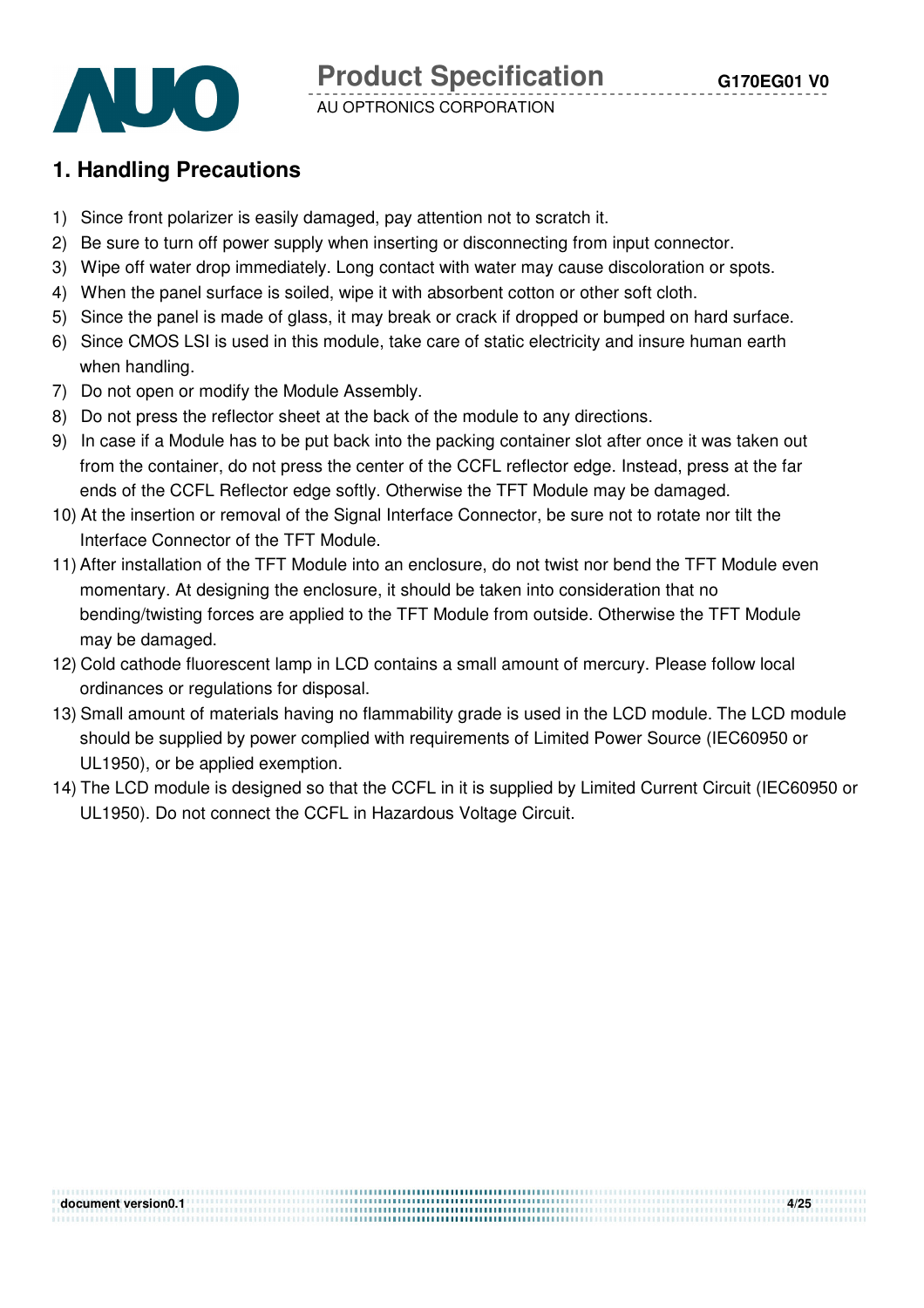

## **2. General Description**

This specification applies to the 17 inch Color TFT-LCD Module G170EG01 V0. The display supports the SXGA+ (1280(H) x 1024(V)) screen format and 16.7M colors (RGB 6-bits+Hi-RFC data).All input signals are 2 Channel LVDS interface compatible.

This module does not contain an inverter card for backlight.

## **2.1 Display Characteristics**

The following items are characteristics summary on the table under 25  $\degree$ C condition:

| <b>Items</b>                                              | <b>Unit</b>                       | <b>Specifications</b>                                 |
|-----------------------------------------------------------|-----------------------------------|-------------------------------------------------------|
| Screen Diagonal                                           | [mm]                              | 432 (17.0")                                           |
| <b>Active Area</b>                                        | [mm]                              | $337.920(H) \times 270.336(V)$                        |
| Pixels H x V                                              |                                   | $1280 \times 3(RGB) \times 1024$                      |
| <b>Pixel Pitch</b>                                        | [mm]                              | $0.264$ (per one triad) $\times$ 0.264                |
| <b>Pixel Arrangement</b>                                  |                                   | R.G.B. Vertical Stripe                                |
| Display Mode                                              |                                   | Normally White                                        |
| <b>White Luminance</b>                                    | $\lceil cd/m^2 \rceil$            | 350 (center, Typ)@7.5 mA                              |
| <b>Contrast Ratio</b>                                     |                                   | $1000:1$ (Typ)                                        |
| <b>Optical ResponseTime</b>                               | [msec]                            | 5(Typ)                                                |
| Nominal Input Voltage VDD                                 | [Volt]                            | $+5.0$ (Typ)                                          |
| <b>Power Consumption</b><br>(VDD line + CCFL line)        | [Watt]                            | 26.5W (Typ.)<br>(without inverter, all black pattern) |
| Weight                                                    | [Grams]                           | 2000 Typ.                                             |
| Physical Size (H x V x D)                                 | [mm]                              | 358.5(H) x 296.5(V) Typ. x 15.8(D) Max.               |
| <b>Electrical Interface</b>                               |                                   | <b>Dual Channel LVDS</b>                              |
| <b>Surface Treatment</b>                                  |                                   | Anti-glare type, Hardness 3H                          |
| <b>Support Color</b>                                      |                                   | 16.7M colors (RGB 6-bits +Hi-FRC data)                |
| Temperature Range<br>Operating<br>Storage (Non-Operating) | $\lceil{^{\circ}C}\rceil$<br>[°C] | 0 to $+50$<br>$-20$ to $+60$                          |
| RoHS Compliance                                           |                                   | RoHS Compliance                                       |
| Digital Gamma turn on Compliance                          |                                   | <b>TCO03 Compliance</b>                               |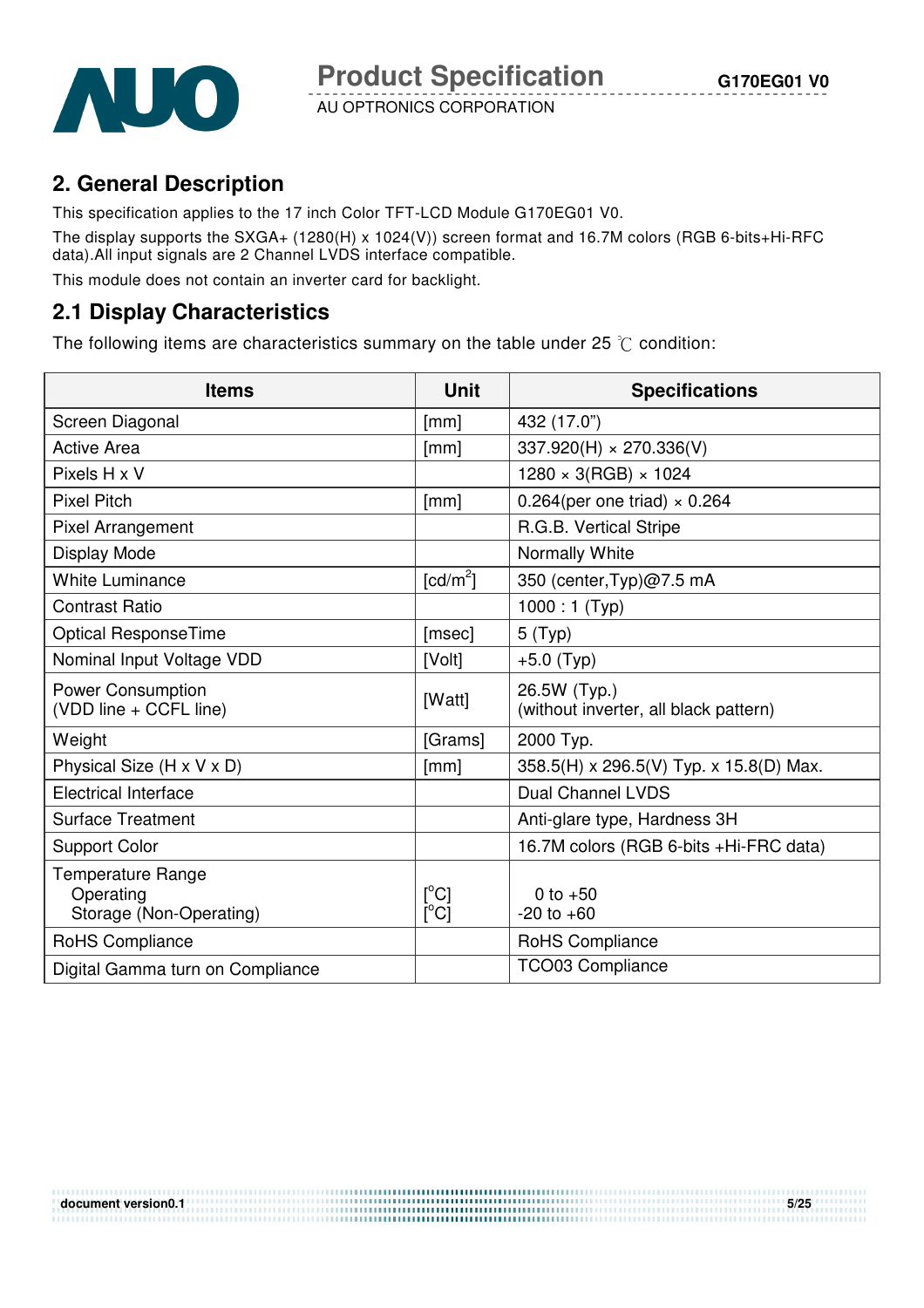

## **2.2 Optical Characteristics**

The optical characteristics are measured under stable conditions at  $25^{\circ}$  (Room Temperature):

| Item                                       | <b>Unit</b>          | <b>Conditions</b>       |                   | Min.                         | Typ.                     | Max.                     | <b>Note</b>             |
|--------------------------------------------|----------------------|-------------------------|-------------------|------------------------------|--------------------------|--------------------------|-------------------------|
|                                            |                      | Horizontal<br>$CR = 10$ | (Right)<br>(Left) | 70<br>70                     | 85<br>85                 |                          |                         |
| <b>Viewing Angle</b>                       | [degree]             | Vertical<br>$CR = 10$   | (Up)<br>(Down)    | 70<br>70                     | 80<br>80                 |                          | 1                       |
|                                            |                      | Horizon<br>$CR = 5$     | (Right)<br>(Left) | 75<br>75                     | 85<br>85                 |                          |                         |
|                                            |                      | Vertical<br>$CR = 5$    | (Up)<br>(Down)    | 75<br>75                     | 85<br>85                 |                          |                         |
| <b>Luminance Uniformity</b>                | $[\%]$               | 9 Points                |                   | 75                           | 80                       |                          | 2, 3                    |
|                                            |                      | Rising                  |                   | $\overline{\phantom{a}}$     | 3.5                      | 6                        |                         |
| <b>Optical Response Time</b>               | [msec]               | Falling                 |                   | $\overline{\phantom{0}}$     | 1.5                      | 3                        | 4, 6                    |
|                                            |                      | $Rising + Falling$      |                   |                              | 5                        | 9                        |                         |
|                                            |                      | Red x                   |                   | 0.618                        | 0.648                    | 0.678                    |                         |
|                                            |                      | Red y                   |                   | 0.309                        | 0.339                    | 0.369                    |                         |
|                                            |                      | Green x                 |                   | 0.262                        | 0.292                    | 0.322                    |                         |
| Color / Chromaticity                       |                      | Green y                 |                   | 0.573                        | 0.603                    | 0.633                    |                         |
| Coordinates<br>(CIE 1931)                  |                      | Blue x                  |                   | 0.113                        | 0.143                    | 0.173                    | $\overline{\mathbf{4}}$ |
|                                            |                      | Blue y                  |                   | 0.040                        | 0.070                    | 0.100                    |                         |
|                                            |                      | White x                 |                   | 0.283                        | 0.313                    | 0.343                    |                         |
|                                            |                      | White y                 |                   | 0.299                        | 0.329                    | 0.359                    |                         |
| <b>White Luminance</b><br>(At CCFL= 7.5mA) | [cd/m <sup>2</sup> ] |                         |                   | 280                          | 350                      |                          | 4                       |
| <b>Contrast Ratio</b>                      |                      |                         |                   | 600                          | 1000                     | $\overline{\phantom{0}}$ | $\overline{\mathbf{4}}$ |
| Cross Talk (At 75Hz)                       | [%]                  |                         |                   | $\qquad \qquad -$            | $\overline{\phantom{0}}$ | 1.5                      | 5                       |
| Flicker                                    | [dB]                 |                         |                   | $\qquad \qquad \blacksquare$ | $\blacksquare$           | $-20$                    | $\overline{7}$          |

**document version0.1** 6/25

Optical Equipment: BM-5A, BM-7, PR880, or equivalent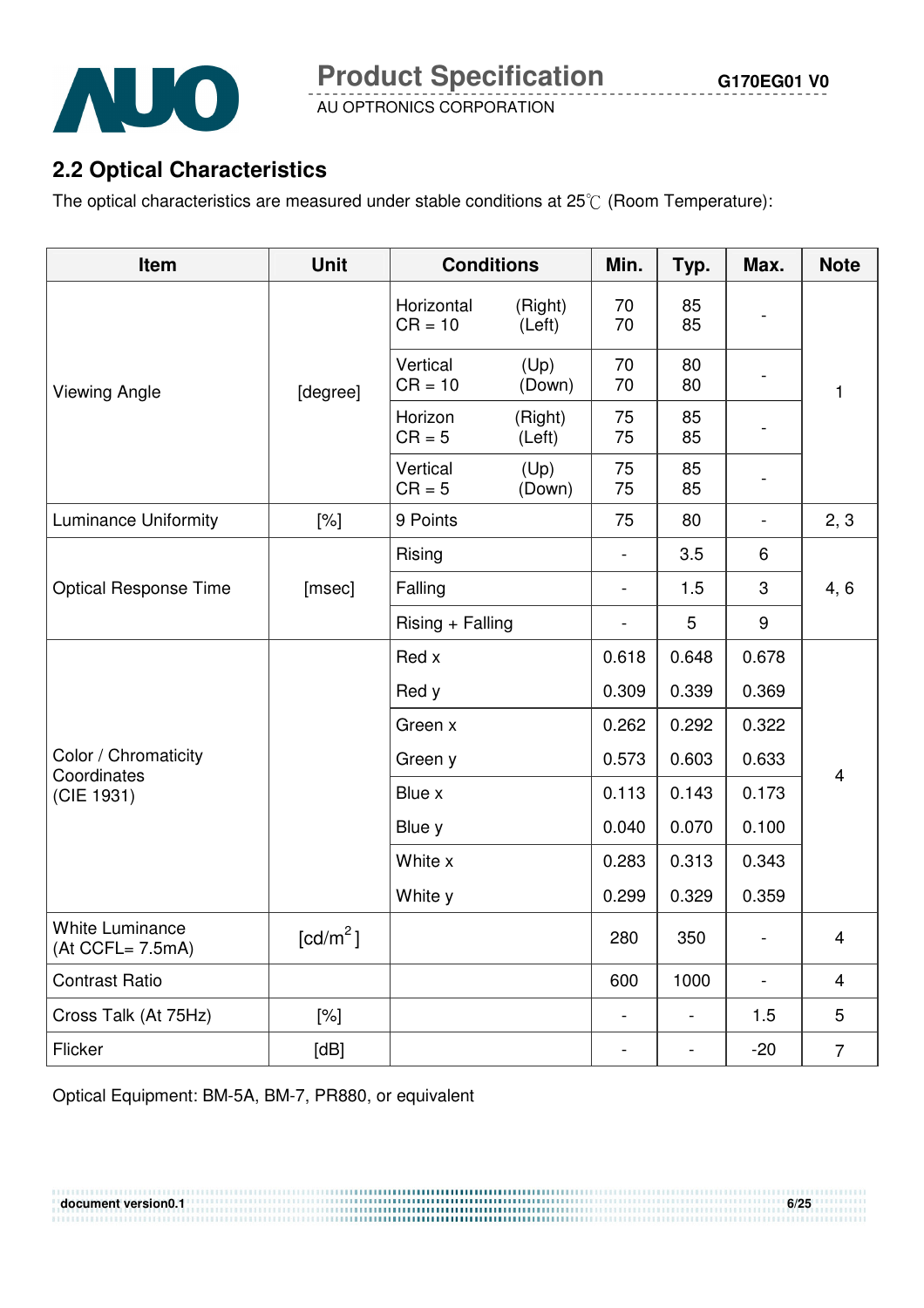

**Product Specification** 

 **G170EG01 V0**

AU OPTRONICS CORPORATION

Note 1: Definition of viewing angle

Viewing angle is the measurement of contrast ratio  $\geq$  10, at the screen center, over a 180° horizontal and 180° vertical range (off-normal viewing angles). The 180° viewing angle range is broken down as follows; 90° (θ) horizontal left and right and 90° (Φ) vertical, high (up) and low (down). The measurement direction is typically perpendicular to the display surface with the screen rotated about its center to develop the desired measurement viewing angle.



Note 2: 9 points position



Note 3: The luminance uniformity of 9 points is defined by dividing the maximum luminance values by the minimum test point luminance

$$
\delta_{W9} = \frac{\text{Minimum Luminance of 9 points}}{\text{Maximum Luminance of 9 points}}
$$
\ndocument version 0.17/25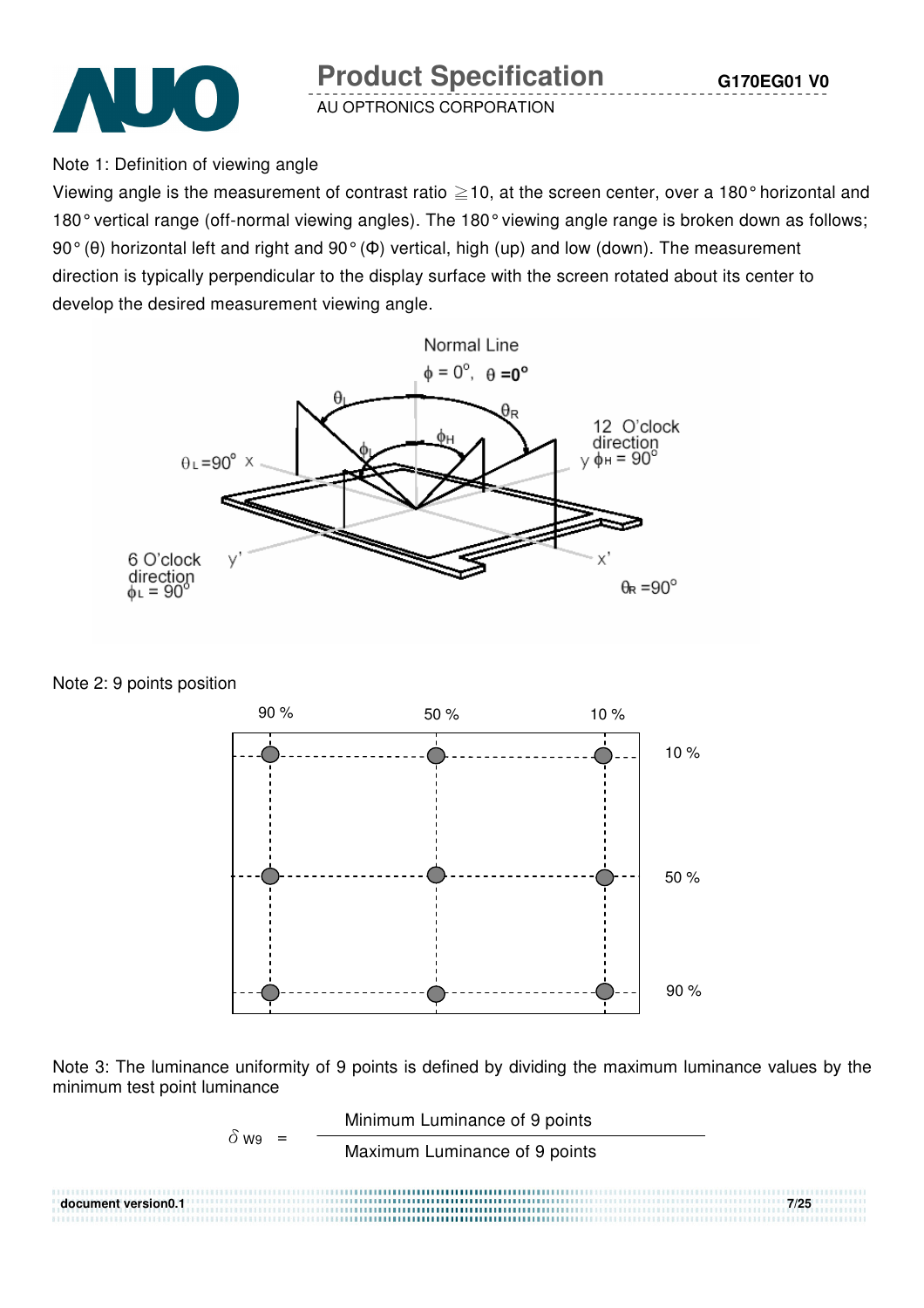

#### Note 4: Measurement method

The LCD module should be stabilized at given temperature for 30 minutes to avoid abrupt temperature change during measuring. In order to stabilize the luminance, the measurement should be executed after lighting Backlight for 30 minutes in a stable, windless and dark room.



Note 5: Definition of Cross Talk (CT)  $CT = | YB - YA | / YA \times 100 (%)$ 

#### **Where**

YA = Luminance of measured location without gray level 0 pattern (cd/m2)

YB = Luminance of measured location with gray level 0 pattern (cd/m2)

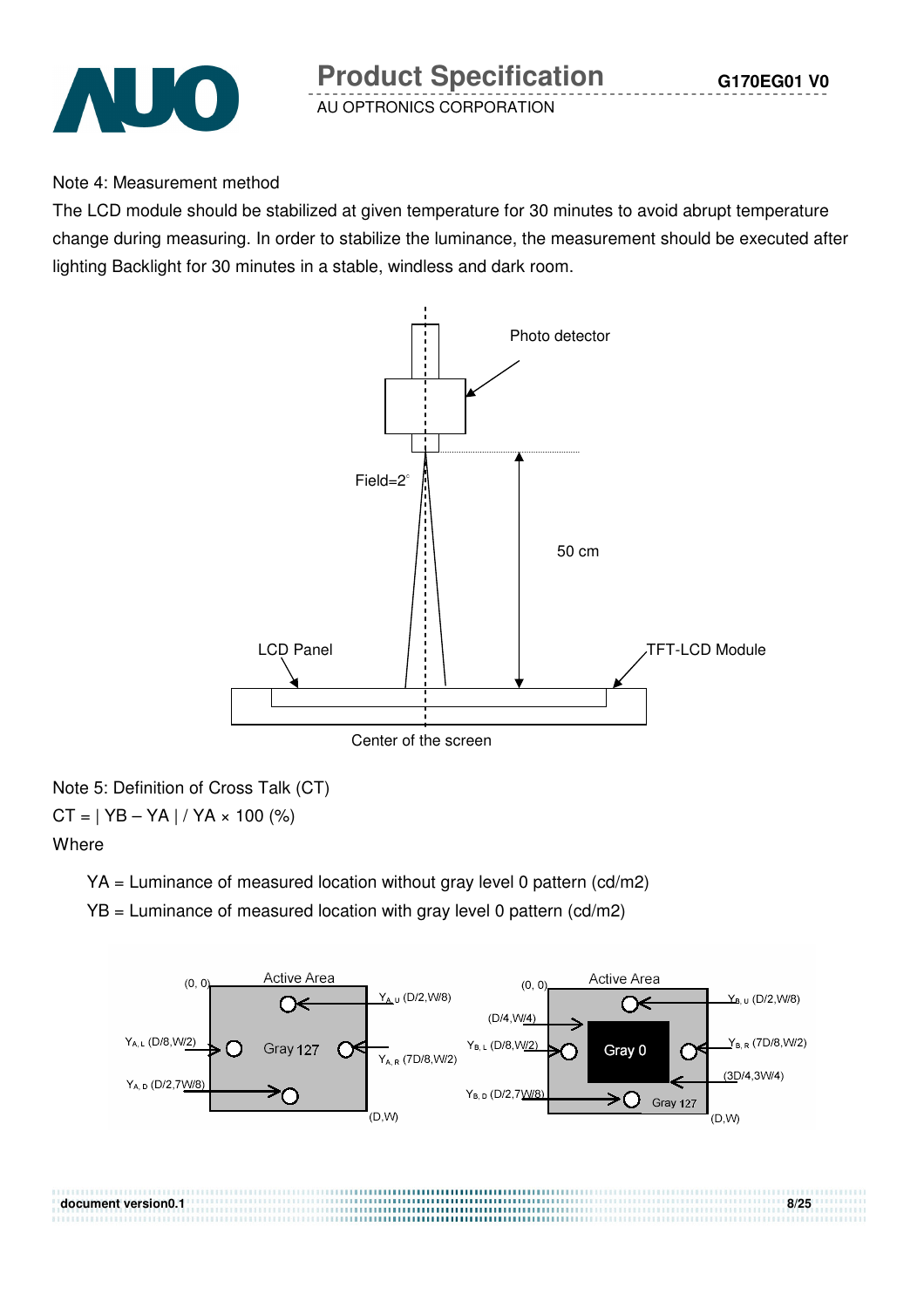

Note 6: Definition of response time:

The output signals of photo detector are measured when the input signals are changed from "Full Black" to "Full White" (rising time), and from "Full White" to "Full Black "(falling time), respectively. The response time is interval between the 10% and 90% of amplitudes. Please refer to the figure as below.



Note 7: Subchecker Pattern



#### Method: Record dBV & DC value with (WESTAR)TRD-100



**document version of the contract version of the contract of the contract of the contract of the contract of the** 

Flicker (dB) = 
$$
20 \log \frac{AC \text{ Level(at 30 Hz})}{DC \text{ Level}}
$$

| document version 0.1 |  |
|----------------------|--|
|                      |  |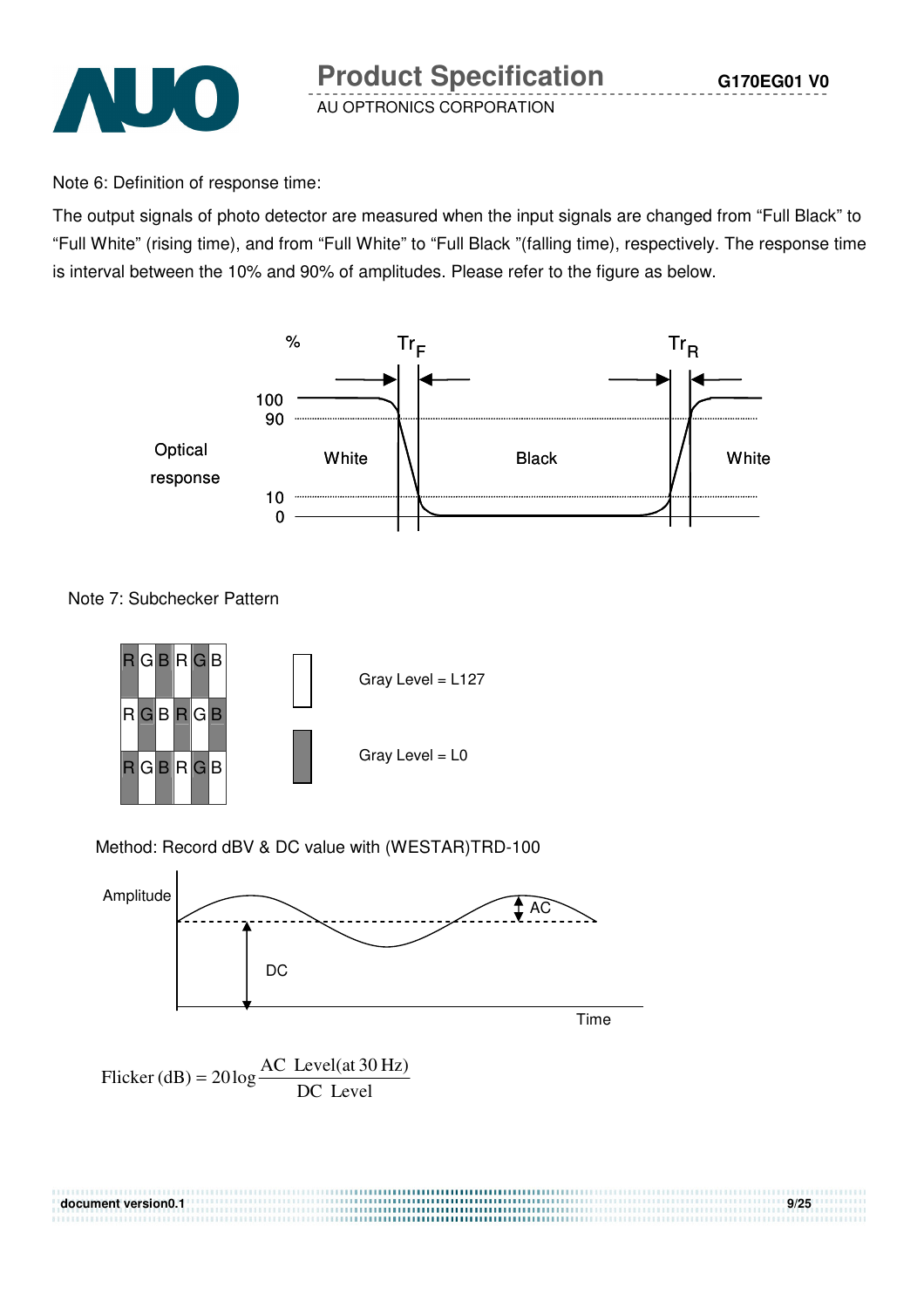

## **3. Functional Block Diagram**

The following diagram shows the functional block of the 17.0 inches Color TFT-LCD Module:



### **PCBA Connector:** CCFL Connector:

Or Compatible **Or Compatible Or Compatible** 

JAE FI-XB30SSL-HF15 YENONHO 35001HS-02L

| document version0.1 | 10/25 |
|---------------------|-------|
|                     |       |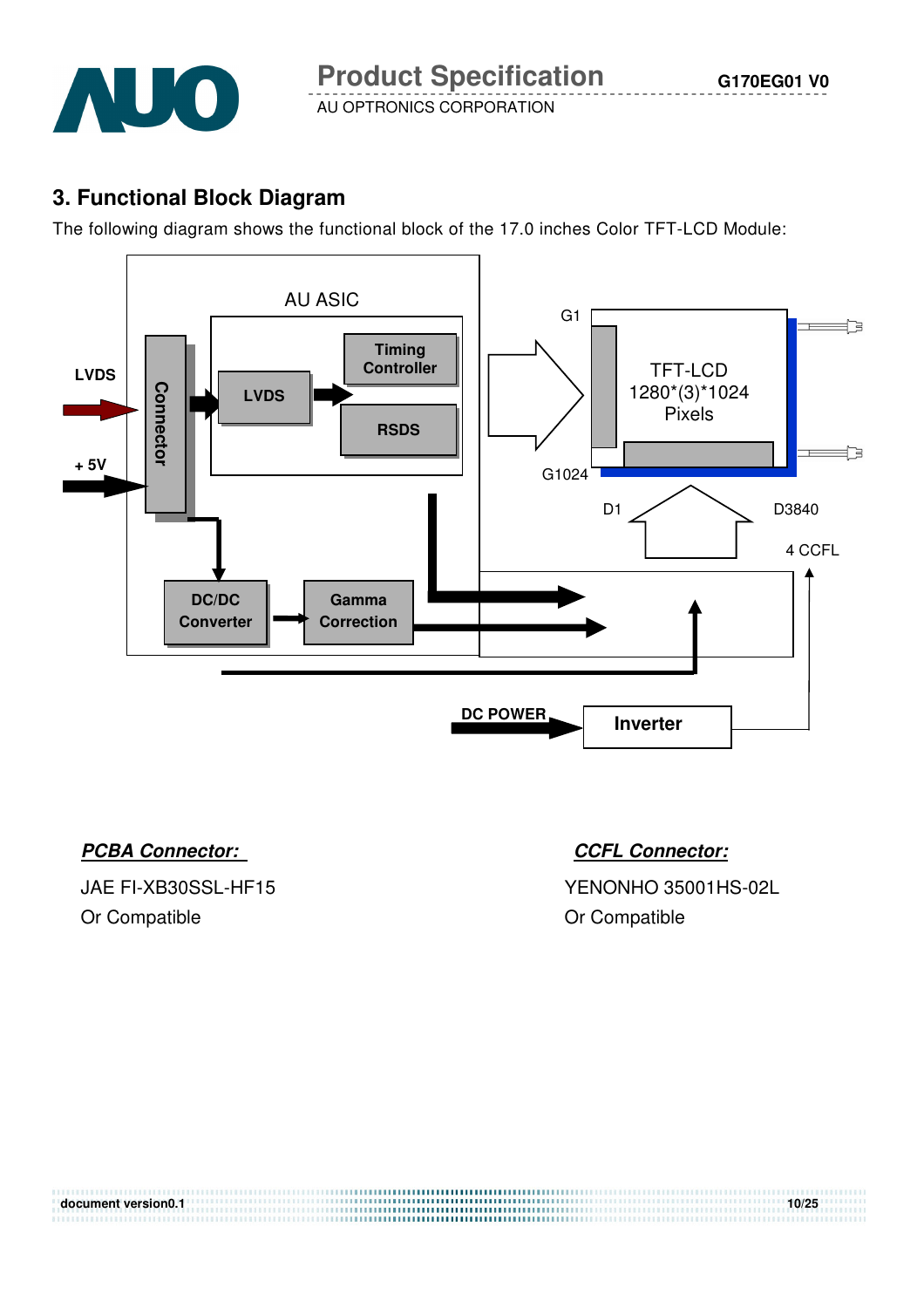

## **4. Absolute Maximum Ratings**

Absolute maximum ratings of the module is as following:

### **4.1 TFT LCD Module**

| ltem                    | 3vmbol | Min  | Max | Unit   | <b>Conditions</b> |
|-------------------------|--------|------|-----|--------|-------------------|
| Logic/LCD Drive Voltage | VIN    | -v.J |     | [Volt] | Note 1,2          |

## **4.2 Backlight Unit**

| ltem            | Svmbol      | Min | Max | Unit     | <b>Conditions</b> |
|-----------------|-------------|-----|-----|----------|-------------------|
| CCFL<br>Current | <b>ICFL</b> |     |     | [mA] rms | <b>Note 1,2</b>   |

#### **4.3 Absolute Ratings of Environment**

| Item                      | <b>Symbol</b> | Min   | Max   | Unit                         | <b>Conditions</b> |
|---------------------------|---------------|-------|-------|------------------------------|-------------------|
| <b>Operating Humidity</b> | HOP.          |       | 90    | [%RH]                        |                   |
| Storage Temperature       | TST           | $-20$ | $+60$ | $\mathsf{I}^\circ\mathsf{C}$ | Note 3            |
| <b>Storage Humidity</b>   | <b>HST</b>    |       | 90    | [%RH]                        |                   |

**Note 1:** With in Ta (25°C)

**Note 2:** Permanent damage to the device may occur if exceed maximum values

**Note 3:** For quality performance, please refer to AUO IIS (Incoming Inspection Standard).

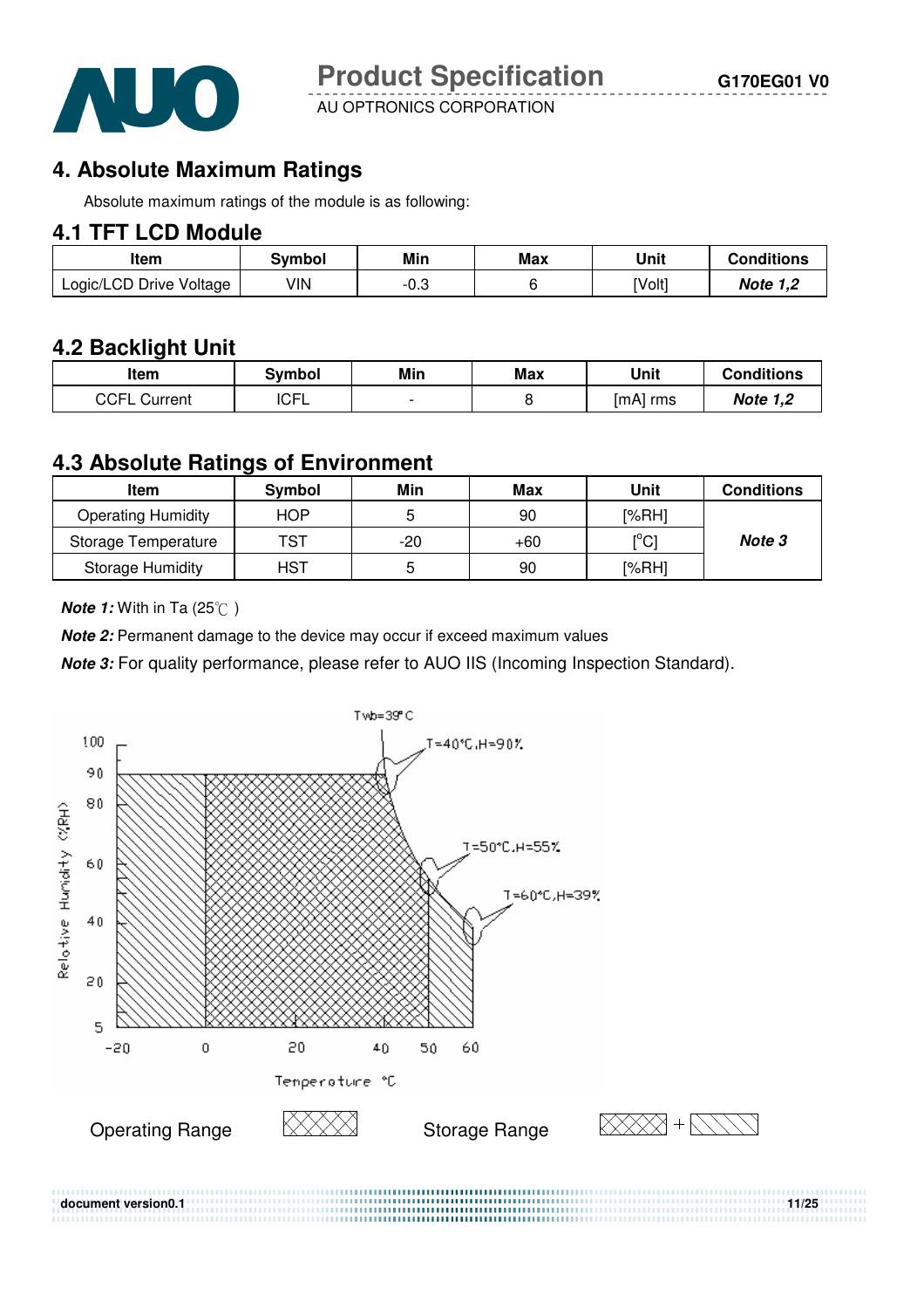

## **5. Electrical characteristics**

### **5.1 TFT LCD Module**

### **5.1.1 Power Specification**

Input power specifications are as follows:

| <b>Symble</b> | <b>Parameter</b>                            | Min.                     | Typ.                     | Max. | <b>Unit</b> | <b>Condition</b>                      |
|---------------|---------------------------------------------|--------------------------|--------------------------|------|-------------|---------------------------------------|
| <b>VCC</b>    | Logic/LCD Drive<br>Voltage                  | 4.5                      | 5.0                      | 5.5  | [Volt]      | ±10%                                  |
| <b>ICC</b>    | Input Current                               | $\blacksquare$           | 1.05                     | 1.16 | [A]         | Vin=5V, All Black Pattern,<br>at 75Hz |
| <b>IRush</b>  | Inrush Current                              |                          | $\blacksquare$           | 3.0  | [A]         | <b>Note</b>                           |
| <b>PCC</b>    | <b>VCCPower</b>                             | $\blacksquare$           | 5.25                     | 5.8  | [Watt]      | Vin=5V, All Black Pattern,<br>at 75Hz |
| <b>VCCrp</b>  | Allowable Logic/LCD<br>Drive Ripple Voltage | $\overline{\phantom{0}}$ | $\overline{\phantom{a}}$ | 200  | [mV]<br>p-p | With panel loading                    |

#### Note: Measurement conditions:

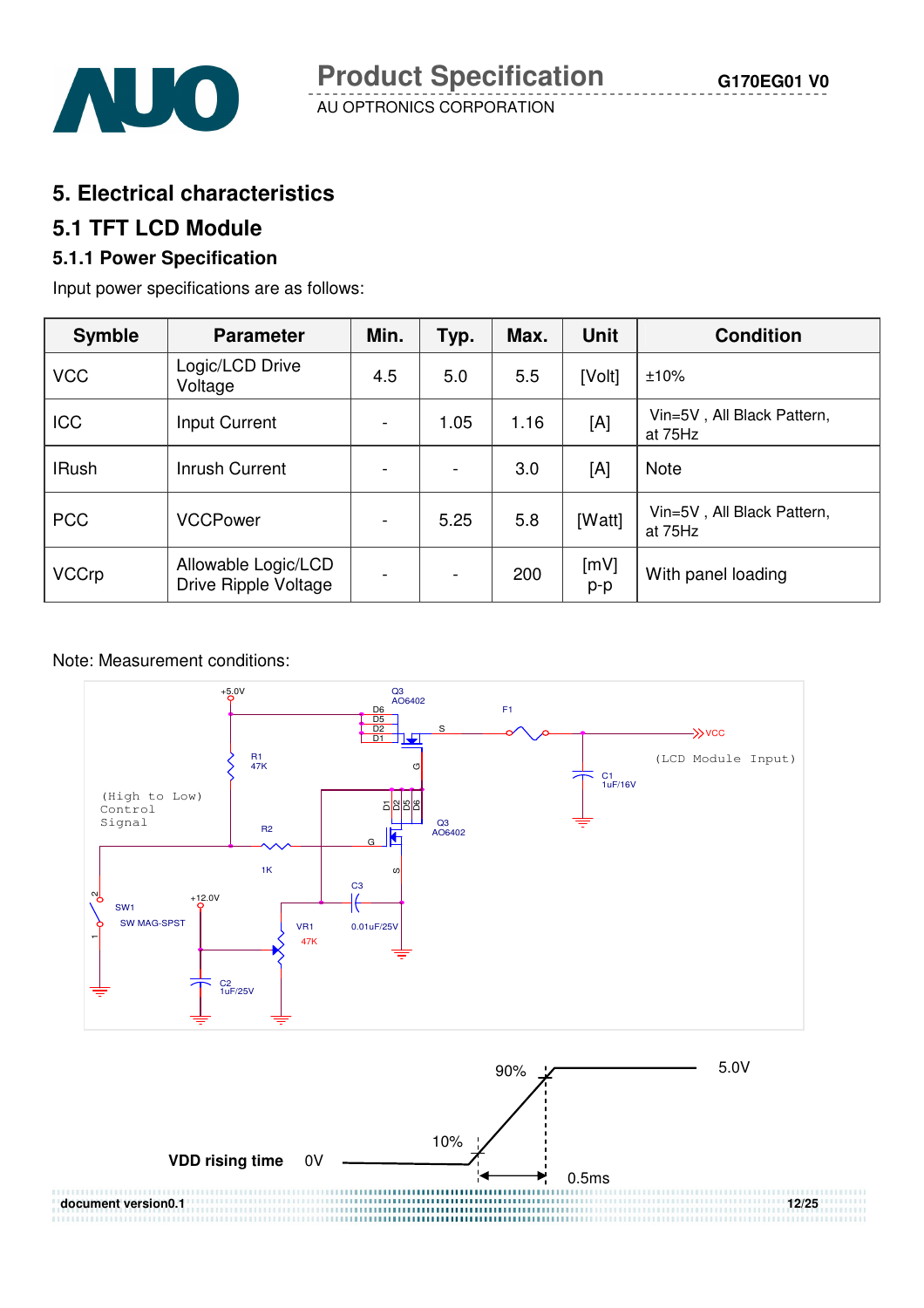

#### **5.1.2 Signal Electrical Characteristics**

Input signals shall be low or Hi-Z state when Vin is off It is recommended to refer the specifications of SN75LVDS82DGG (Texas Instruments) in detail.

Each signal characteristics are as follows;

| Symbol      | <b>Parameter</b>           | Min                      | Typ                      | Max    | <b>Units</b> | <b>Condition</b>      |               |
|-------------|----------------------------|--------------------------|--------------------------|--------|--------------|-----------------------|---------------|
|             | Differential Input High    |                          |                          |        |              | $VICM = 1.2V$         |               |
| <b>VTH</b>  | Threshold                  | $\overline{\phantom{0}}$ | $\overline{\phantom{0}}$ | $+100$ | [mV]         | <b>Note</b>           |               |
|             | Differential Input Low     |                          |                          |        |              |                       | $VICM = 1.2V$ |
| <b>VTL</b>  | Threshold                  | $-100$                   |                          |        | [mV]         | <b>Note</b>           |               |
| <b>VID</b>  | Input Differential Voltage | 100                      | 400                      | 600    | [mV]         | <b>Note</b>           |               |
|             | Differential Input Common  |                          |                          |        |              | $VTH/VTL = \pm 100MV$ |               |
| <b>VICM</b> | Mode Voltage               | $+1.0$                   | $+1.2$                   | $+1.5$ | [V]          | <b>Note</b>           |               |

**Note:** LVDS Signal Waveform

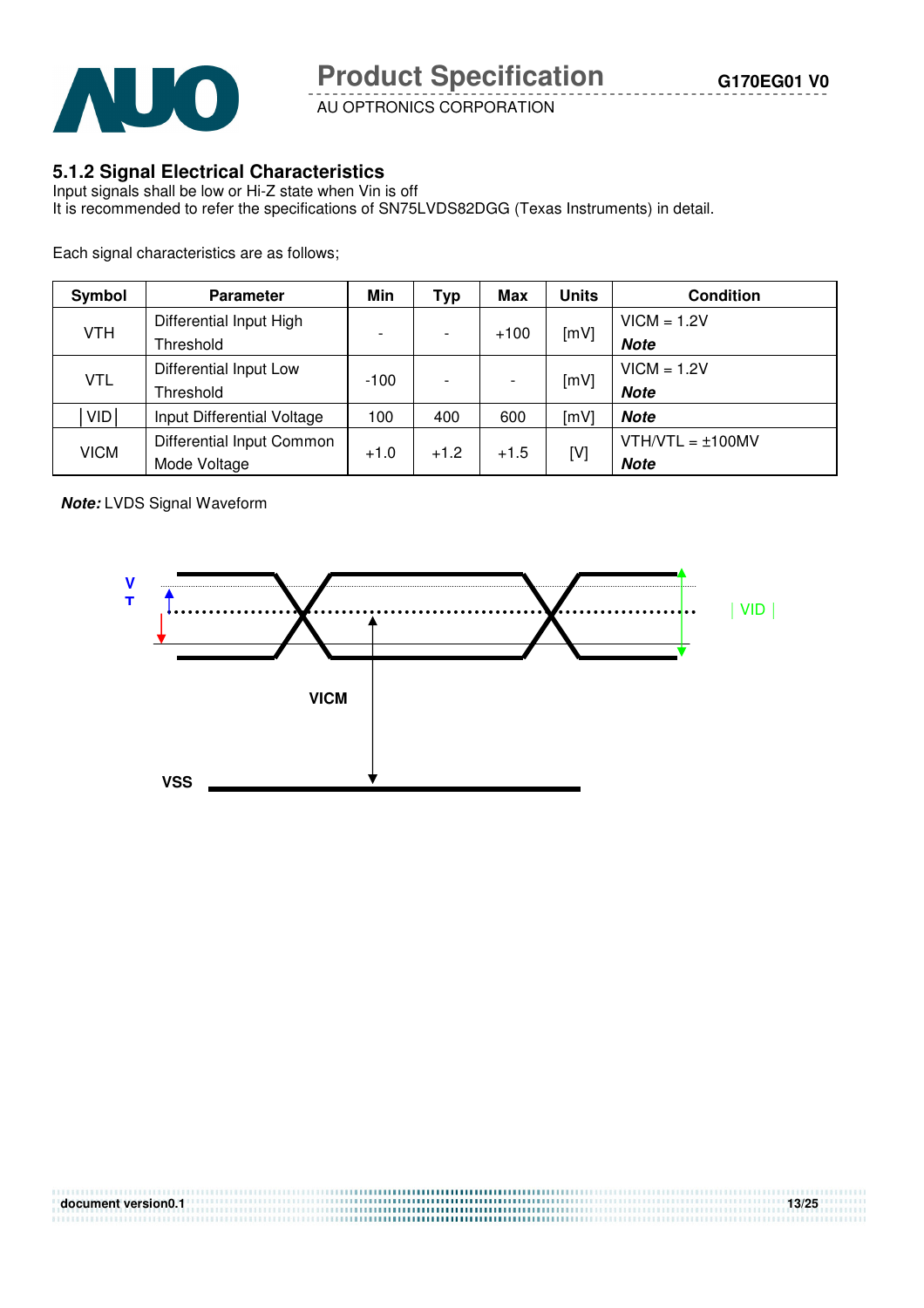

## **5.2 Backlight Unit**

Parameter guideline for CCFL Inverter

| <b>Parameter</b>                      | Min.   | Typ.                     | Max. | Unit       | <b>Condition</b>                                        |
|---------------------------------------|--------|--------------------------|------|------------|---------------------------------------------------------|
| CCFL standard current(ISCFL)          |        | 7.5                      | 8    | [mA] rms   | (Ta=25°C) <b>Note 2</b>                                 |
| CCFL Operation Current (IRCFL)        | 3      | 7.5                      | 8    | [mA] rms   | (Ta=25°C) <b>Note 2</b>                                 |
| CCFL Frequency (FCFL)                 | 40     | 60                       | 80   | [KHz]      | $(Ta=25^{\circ}C)$ Note 3,4                             |
| CCFL Ignition Voltage (ViCFL, Ta= 0℃) | 1500   | $\overline{\phantom{a}}$ |      | [Volt] rms | (Ta=0°C)<br><b>Note 5</b>                               |
| CCFL Ignition Voltage (ViCF, Ta= 25℃) | 1100   |                          |      |            | [Volt] rms $\vert$ (Ta=25 <sup>°</sup> C) <b>Note 5</b> |
| CCFL Operation Voltage (VCFL)         |        | 680<br>@ 7.5mA           |      |            | [Volt] rms $\vert$ (Ta=25 <sup>°</sup> C) <b>Note 6</b> |
| CCFL Power Consumption (PCFL)         |        | 20.5                     |      | [Watt]     | $(Ta=25^{\circ}C)$ Note 6                               |
| CCFL Life Time (LTCFL)                | 40,000 | 50,000                   |      | [Hour]     | $(Ta=25^{\circ}C)$                                      |

Note 1: Typ. are AUO recommended design points.

- \*1 All of characteristics listed are measured under the condition using the AUO test inverter.
- \*2 In case of using an inverter other than listed, it is recommended to check the inverter carefully. Sometimes, interfering noise stripes appear on the screen, and substandard luminance or flicker at low power may happen.
- \*3 In designing an inverter, it is suggested to check safety circuit very carefully. Impedance of CCFL, for instance, becomes more than 1 [M ohm] when CCFL is damaged.
- \*4 Generally, CCFL has some amount of delay time after applying kick-off voltage. It is recommended to keep on applying kick-off voltage for 1 [Sec] until discharge.
- \*5 Reducing CCFL current increases CCFL discharge voltage and generally increases CCFL discharge frequency. So all the parameters of an inverter should be carefully designed so as not to produce too much leakage current from high-voltage output of the inverter.
- Note 2: It should be employed the inverter which has "Duty Dimming", if IRCFL is less than 3mA.
- Note 3: CCFL discharge frequency should be carefully determined to avoid interference between inverter and TFT LCD.
- Note 4: The frequency range will not affect to lamp life and reliability characteristics.
- Note 5: CCFL inverter should be able to give out a power that has a generating capacity of over 1,500 voltage. Lamp units need 1,500 voltage minimum for ignition.

**document version0.1** 14/25

- Note 6: The variance of CCFL power consumption is ±10%. Calculator value for reference (ISCFL × VCFL ×  $4=$  PCFL)
- Note 7:Definition of Life time: Brightness becomes 50%. The typical life time CCFL in on the condition at 7.5 m A lamp current.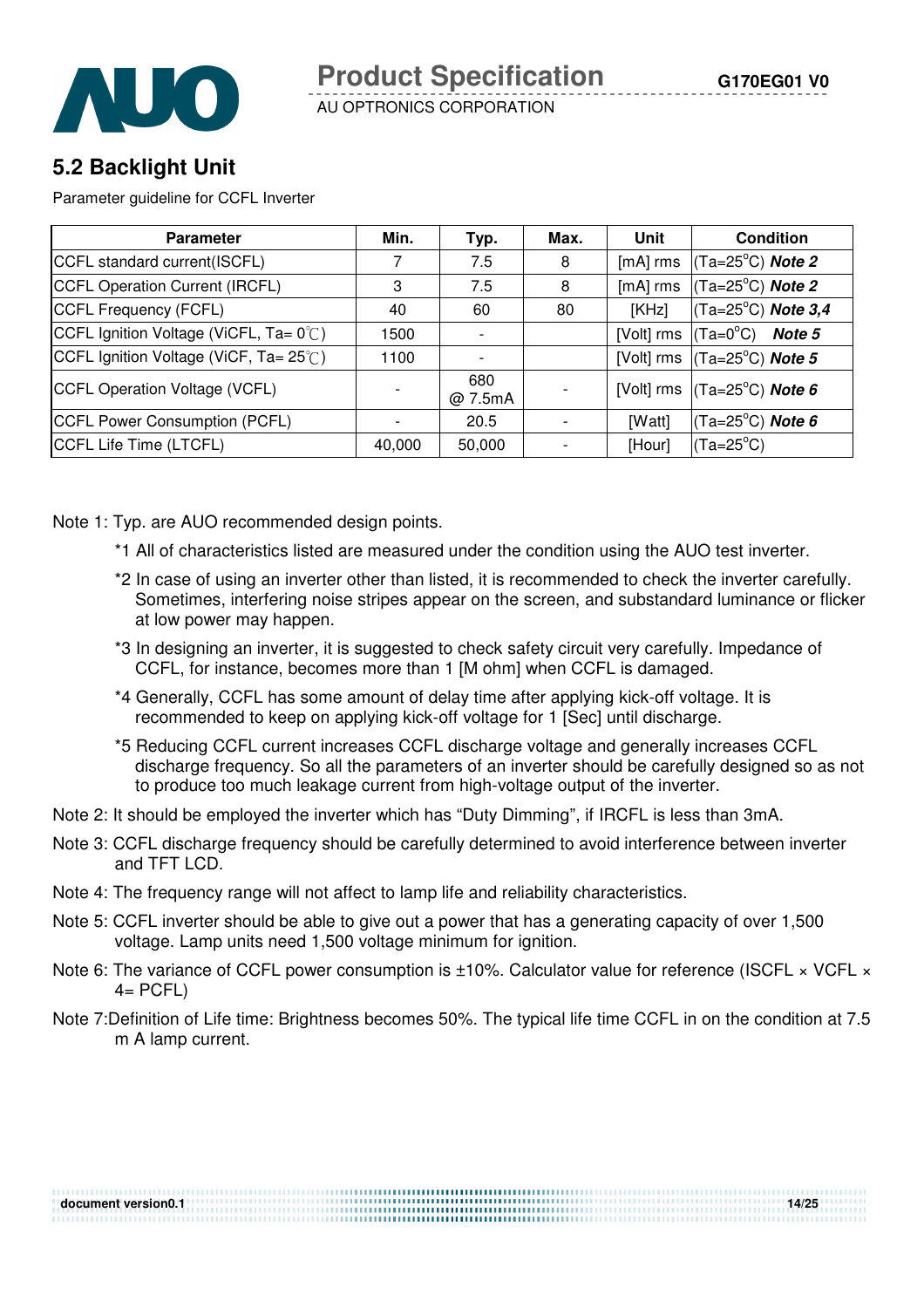

#### **6. Signal Characteristic**

### **6.1 Pixel Format Image**

Following figure shows the relationship of the input signals and LCD pixel format.



## **6.2 The Input Data Format**



**document version0.1 15/25** 

Note1: Normally, DE, VS, HS on EVEN channel are not used. Note2: Please follow PSWG. Note3: 8-bit in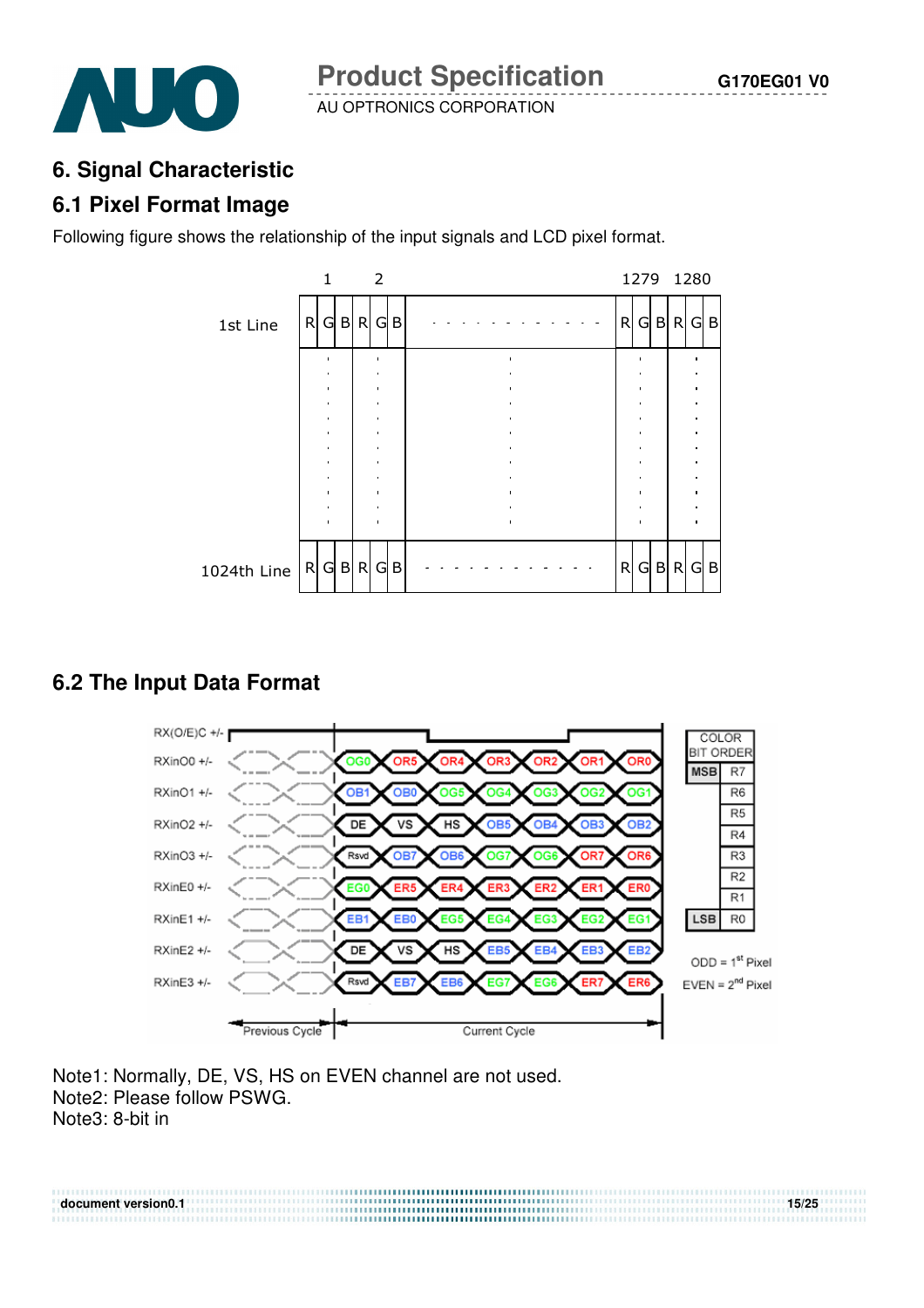

## **6.3 Signal Description**

The module using a pair of LVDS receiver SN75LVDS82(Texas Instruments) or compatible. LVDS is a differential signal technology for LCD interface and high speed data transfer device. Transmitter shall be SN75LVDS83(negative edge sampling) or compatible**.** The first LVDS port(RxOxxx) transmits odd pixels while the second LVDS port(RxExxx) transmits even pixels.

| PIN#            | <b>SIGNAL NAME</b> | <b>DESCRIPTION</b>                                                       |
|-----------------|--------------------|--------------------------------------------------------------------------|
| $\vert$ 1       | RxO0-              | Negative LVDS differential data input (Odd data)                         |
| $\overline{2}$  | $RxO0+$            | Positive LVDS differential data input (Odd data)                         |
| 3               | $RxO1 -$           | Negative LVDS differential data input (Odd data)                         |
| $\overline{4}$  | $RxO1+$            | Positive LVDS differential data input (Odd data)                         |
| $5\overline{)}$ | <b>RxO2-</b>       | Negative LVDS differential data input (Odd data, H-Sync, V-Sync, DSPTMG) |
| $6 \overline{}$ | $RxO2+$            | Positive LVDS differential data input (Odd data, H-Sync, V-Sync, DSPTMG) |
| 7               | <b>GND</b>         | Power Ground                                                             |
| 8               | RxOC-              | Negative LVDS differential clock input (Odd clock)                       |
| 9               | $RxOC+$            | Positive LVDS differential clock input (Odd clock)                       |
| 10              | RxO3-              | Negative LVDS differential data input (Odd data)                         |
| $11$            | $RxO3+$            | Positive LVDS differential data input (Odd data)                         |
| 12              | RxE0-              | Negative LVDS differential data input (Even data)                        |
| 13              | $RxE0+$            | Positive LVDS differential data input (Even data)                        |
| 14              | <b>GND</b>         | <b>Power Ground</b>                                                      |
| 15              | $RxE1-$            | Negative LVDS differential data input (Even data)                        |
| <u>16</u>       | $RxE1+$            | Positive LVDS differential data input (Even data)                        |
| 17              | <b>GND</b>         | Power Ground                                                             |
| 18              | <b>RxE2-</b>       | Negative LVDS differential data input (Even data)                        |
| 19              | $RxE2+$            | Positive LVDS differential data input (Even data)                        |
| 20              | RxEC-              | Negative LVDS differential clock input (Even clock)                      |
| <u>21</u>       | $RxEC+$            | Positive LVDS differential clock input (Even clock)                      |
| 22              | RxE3-              | Negative LVDS differential data input (Even data)                        |
| 23              | $RxE3+$            | Positive LVDS differential data input (Even data)                        |
| 24              | <b>GND</b>         | <b>Power Ground</b>                                                      |
| 25              | <b>GND</b>         | Power Ground (For AUO test Aging+HVS mode)                               |
| 26              | <b>NC</b>          | No contact                                                               |
| 27              | <b>GND</b>         | <b>Power Ground</b>                                                      |
| 28              | <b>VCC</b>         | +5.0V Power Supply                                                       |
| 29              | <b>VCC</b>         | +5.0V Power Supply                                                       |
| 30              | <b>VCC</b>         | +5.0V Power Supply                                                       |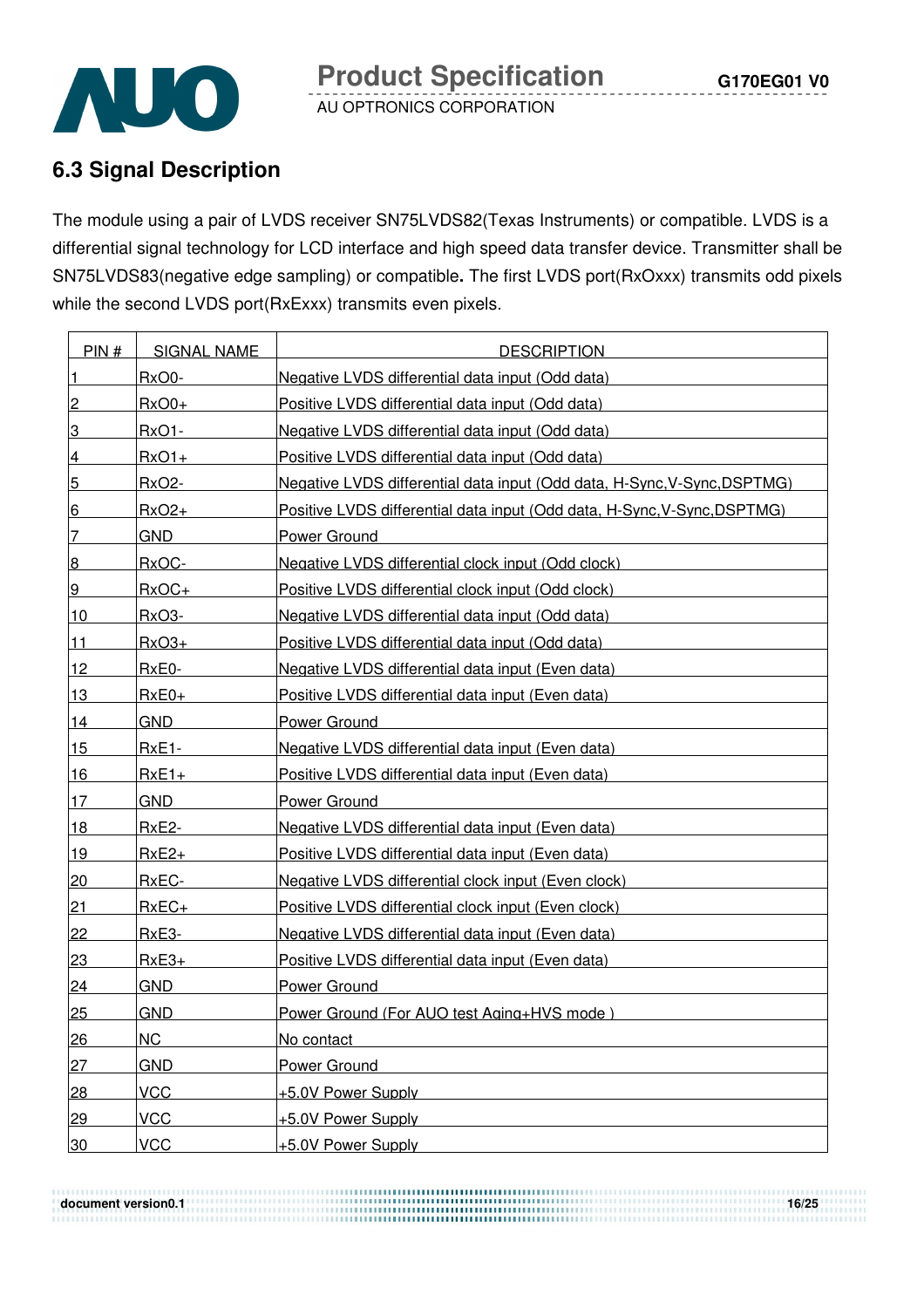

Note1: Start from left side



**document version0.1 17/25** 

Note2: Input signals of odd and even clock shall be the same timing. Note3: Please follow PSWG.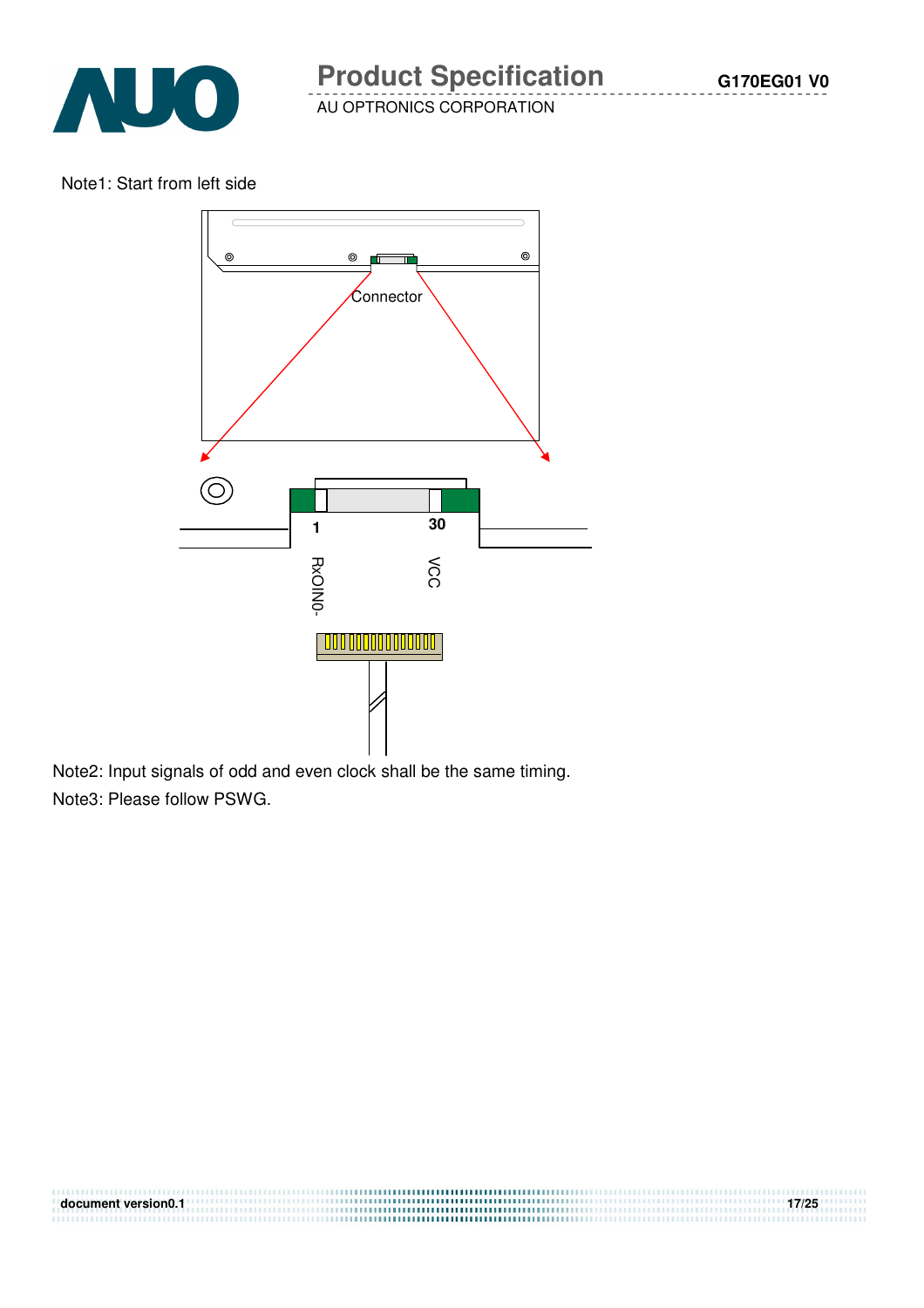

## **6.4 Timing Characteristics**

#### **6.4.1 Timing Characteristics**

Basically, interface timings described here is not actual input timing of LCD module but output timing of SN75LVDS82DGG (Texas Instruments) or equivalent.

| <b>Signal</b> | <b>Item</b> | Symbol                   | Min   | <b>Typ</b> | <b>Max</b> | <b>Unit</b> |
|---------------|-------------|--------------------------|-------|------------|------------|-------------|
|               | Period      | Tv                       | 1034  | 1066       | 2048       | Th          |
| Vertical      | Active      | Tdisp(v)                 | 1024  | 1024       | 1024       | Th          |
| Section       | Blanking    | $Tbp(v) + Tfp(v) + PWvs$ | 10    | 42         | 1024       | Th          |
| Horizontal    | Period      | Th                       | 750   | 844        | 2048       | <b>Tclk</b> |
|               | Active      | Tdisp(h)                 | 640   | 640        | 640        | <b>Tclk</b> |
| Section       | Blanking    | $Tbp(h) + Tfp(h) + PWhs$ | 110   | 204        | 1408       | Tclk        |
|               | Period      | Tclk                     | 14.81 | 18.52      | 25         | ns          |
| Clock         | Frequency   | Freg                     | 40    | 54         | 70         | MHz         |
| Frame rate    | Frame rate  | F                        | 49    | 60         | 76         | Hz          |

**document version0.1 18/25** 

**Note** : DE mode only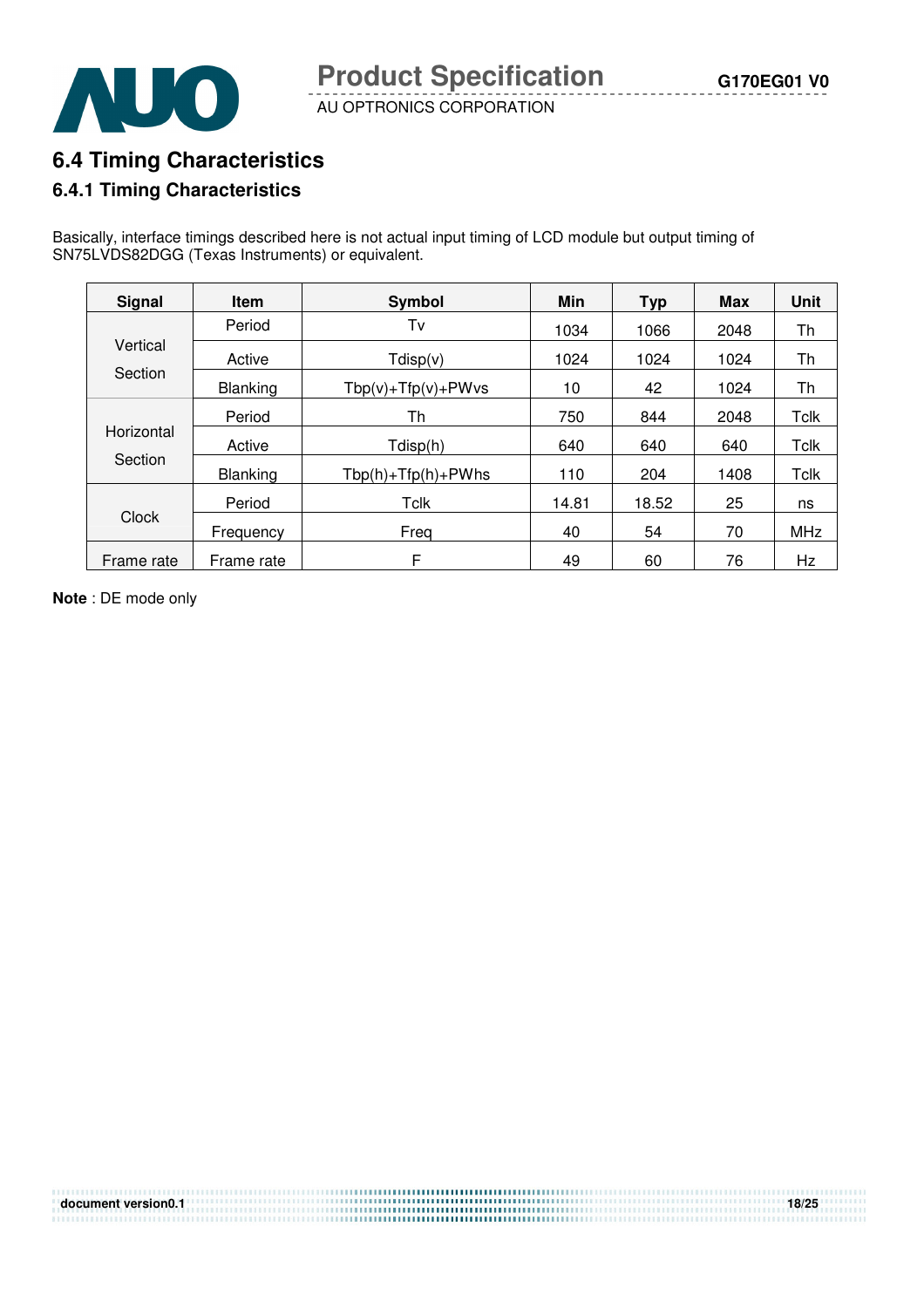

## **6.4.2 Timing Digram**

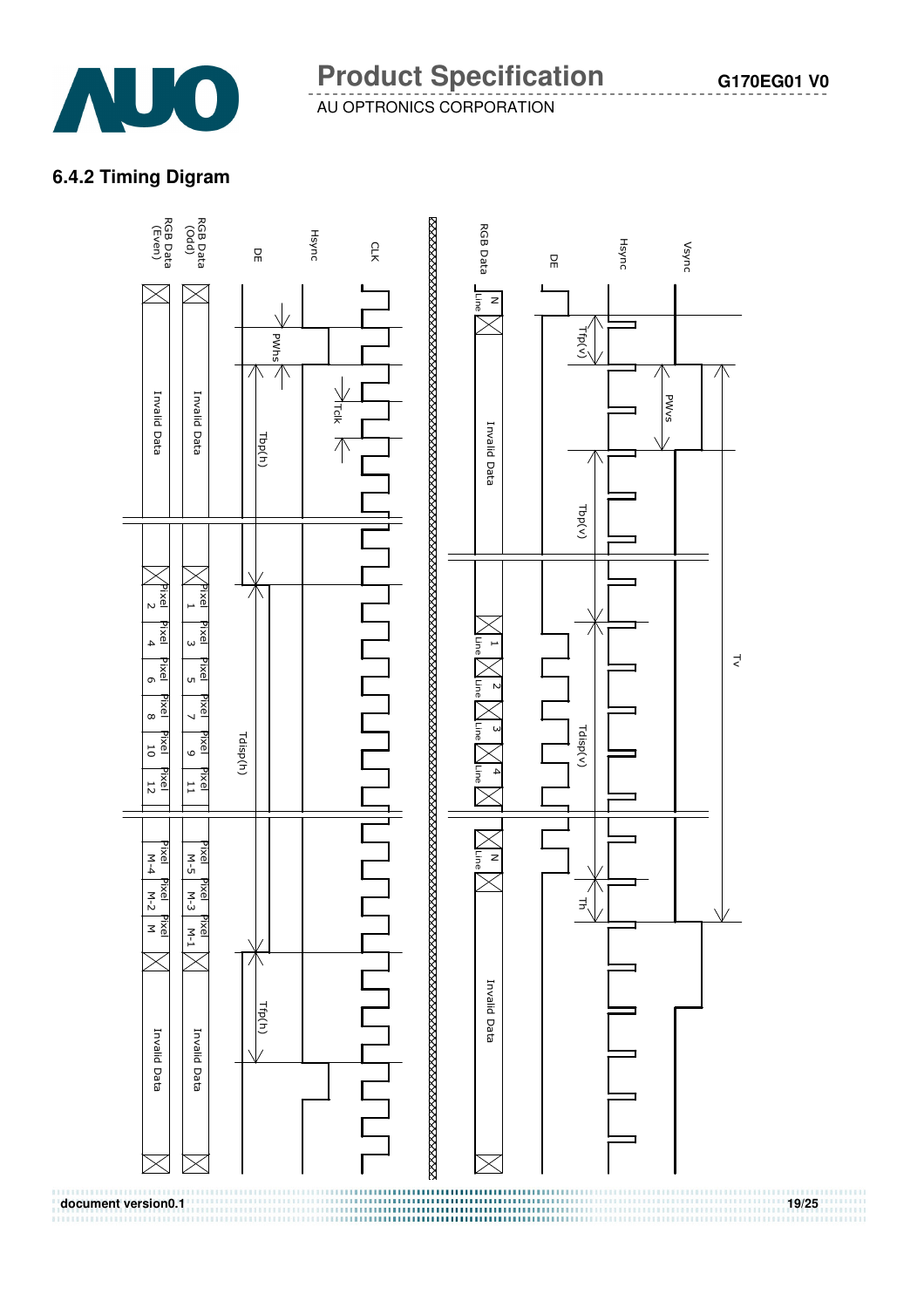

## **6.5 Power ON/OFF Sequence**

VDD power and lamp on/off sequence is as follows. Interface signals are also shown in the chart. Signals from any system shall be Hi-Z state or low level when VDD is off.



#### **Power Sequence Timing**

| <b>Parameter</b> |             | <b>Value</b>             |                          |             |
|------------------|-------------|--------------------------|--------------------------|-------------|
|                  | Min.        | Typ.                     | Max.                     | <b>Unit</b> |
| T1               | 0.5         |                          | 10                       | [ms]        |
| T <sub>2</sub>   | $\mathbf 0$ | $\overline{\phantom{0}}$ | 50                       | [ms]        |
| T <sub>3</sub>   | 300         | $\overline{\phantom{0}}$ | -                        | [ms]        |
| T <sub>4</sub>   | 100         | $\overline{\phantom{0}}$ | $\overline{\phantom{a}}$ | [ms]        |
| T <sub>5</sub>   | 0           | 16                       | 50                       | [ms]        |
| T <sub>6</sub>   |             |                          | $\overline{\phantom{0}}$ | [ms]        |
| T7               | 1000        | $\overline{\phantom{0}}$ | -                        | [ms]        |

Note: The values of the table are follow PSWG.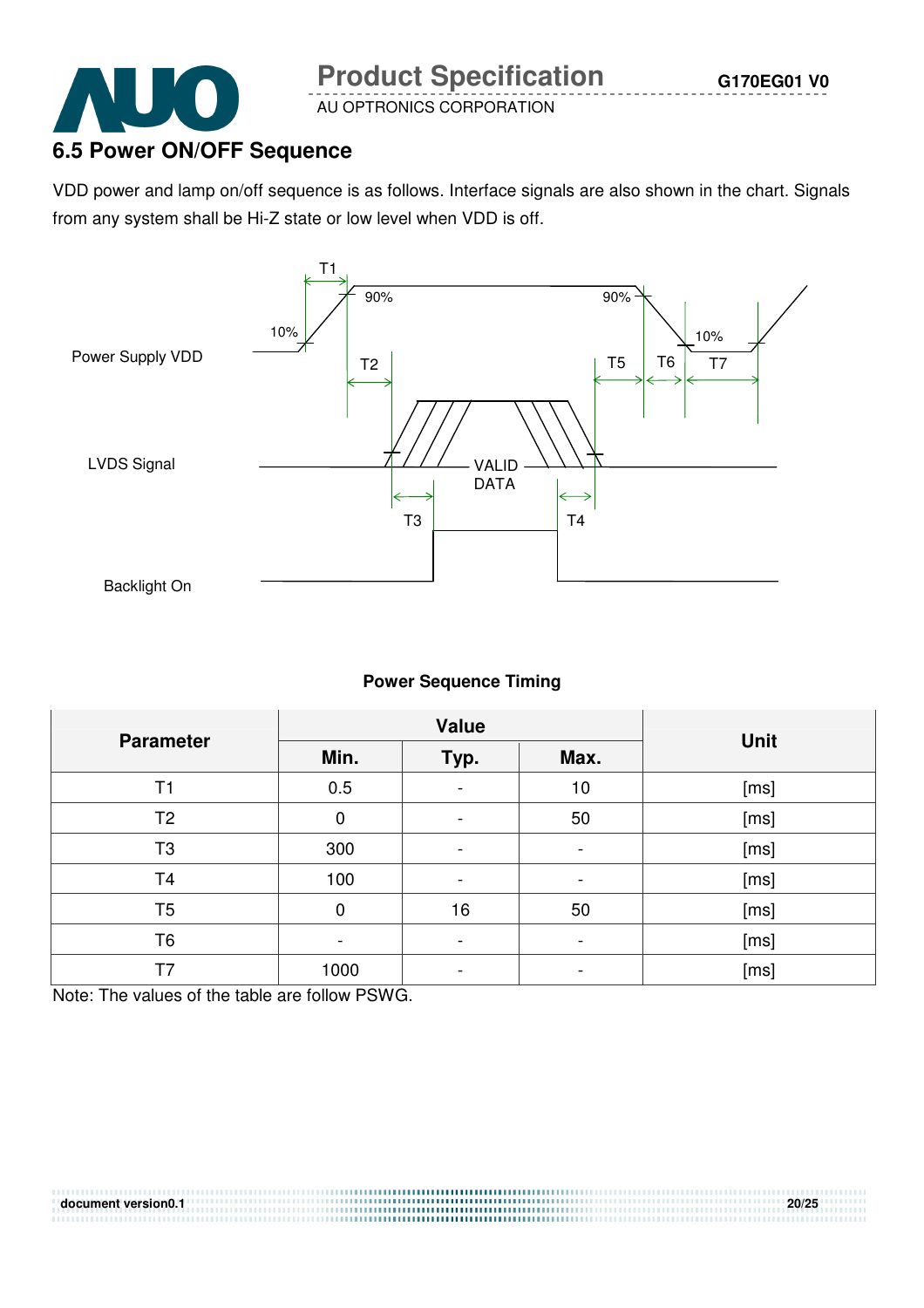

## **7. Connector & Pin Assignment**

Physical interface is described as for the connector on module.These connectors are capable of accommodating the following signals and will be following components.

## **7.1 TFT LCD Module**

#### **7.1.1 Connector**

| Connector Name / Designation      | Interface Connector           |
|-----------------------------------|-------------------------------|
| Manufacturer                      | JAE or Compatible             |
| <b>Type Part Number</b>           | FI-XB30SSL-HF15 or Compatible |
| <b>Mating Housing Part Number</b> | JAE FI-X30HL or Compatible    |

#### **7.1.2 Pin Assignment**

| Pin#             | <b>Signal Name</b> | Pin#           | <b>Signal Name</b> |
|------------------|--------------------|----------------|--------------------|
| 1                | RxOIN0-            | 2              | RxOIN0+            |
| 3                | RxOIN1-            | $\overline{4}$ | $RxOIN1+$          |
| 5                | RxOIN2-            | 6              | $RxOIN2+$          |
| $\overline{7}$   | <b>GND</b>         | 8              | RxOCLKIN-          |
| 9                | RxOCLKIN+          | 10             | RxOIN3-            |
| 11               | RxOIN3+            | 12             | RxEIN0-            |
| 13               | $RxEINO+$          | 14             | <b>GND</b>         |
| 15 <sub>15</sub> | RxEIN1-            | 16             | $RxEIN1+$          |
| 17               | <b>GND</b>         | 18             | RxEIN2-            |
| 19               | $RxEIN2+$          | 20             | <b>RxECLKIN-</b>   |
| 21               | RxECLKIN+          | 22             | RxEIN3-            |
| 23               | $RxEIN3+$          | 24             | <b>GND</b>         |
| 25               | GND (AGMODE+HVS)   | 26             | <b>NC</b>          |
| 27               | <b>GND</b>         | 28             | <b>VCC</b>         |
| 29               | <b>VCC</b>         | 30             | <b>VCC</b>         |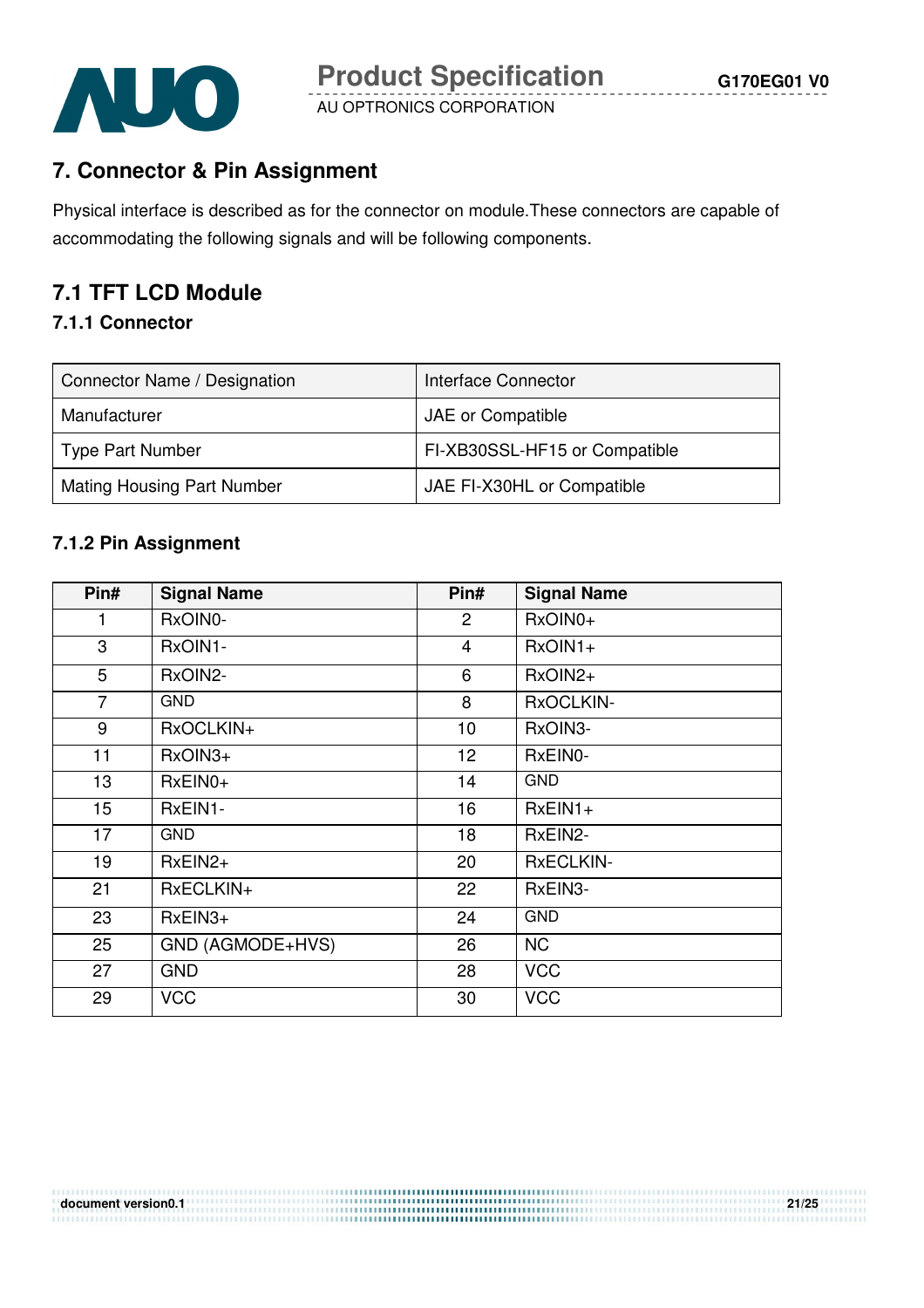

## **7.2 Backlight Unit**

Physical interface is described as for the connector on module. These connectors are capable of accommodating the following signals and will be following components.

| Connector Name / Designation | Lamp Connector               |
|------------------------------|------------------------------|
| Manufacturer                 | <b>YENONHO or Compatible</b> |
| <b>Type Part Number</b>      | 35001HS-02L or Compatible    |
| Mating Type Part Number      | 35001WR-00LS00 or Compatible |

### **7.2.1 Signal for Lamp connector**

|              | Connector No.   | Pin No. | Input             | Color        | Function              |
|--------------|-----------------|---------|-------------------|--------------|-----------------------|
| <b>Upper</b> | CN1             |         | Hot1              | Pink         | High Voltage (Lamp 1) |
|              |                 |         | Cold1             | White        | Low Voltage (Lamp 1)  |
|              | CN <sub>2</sub> |         | Hot <sub>2</sub>  | <b>Blue</b>  | High Voltage (Lamp 2) |
|              |                 |         | Cold <sub>2</sub> | <b>Black</b> | Low Voltage (Lamp 2)  |

|       | Connector No. | Pin No. | Input            | Color        | Function              |
|-------|---------------|---------|------------------|--------------|-----------------------|
| ∟ower | CN3           |         | Hot1             | Pink         | High Voltage (Lamp 3) |
|       |               | ∩       | Cold1            | White        | Low Voltage (Lamp 3)  |
|       | CN4           |         | Hot <sub>2</sub> | <b>Blue</b>  | High Voltage (Lamp 4) |
|       |               |         | Cold2            | <b>Black</b> | Low Voltage (Lamp 4)  |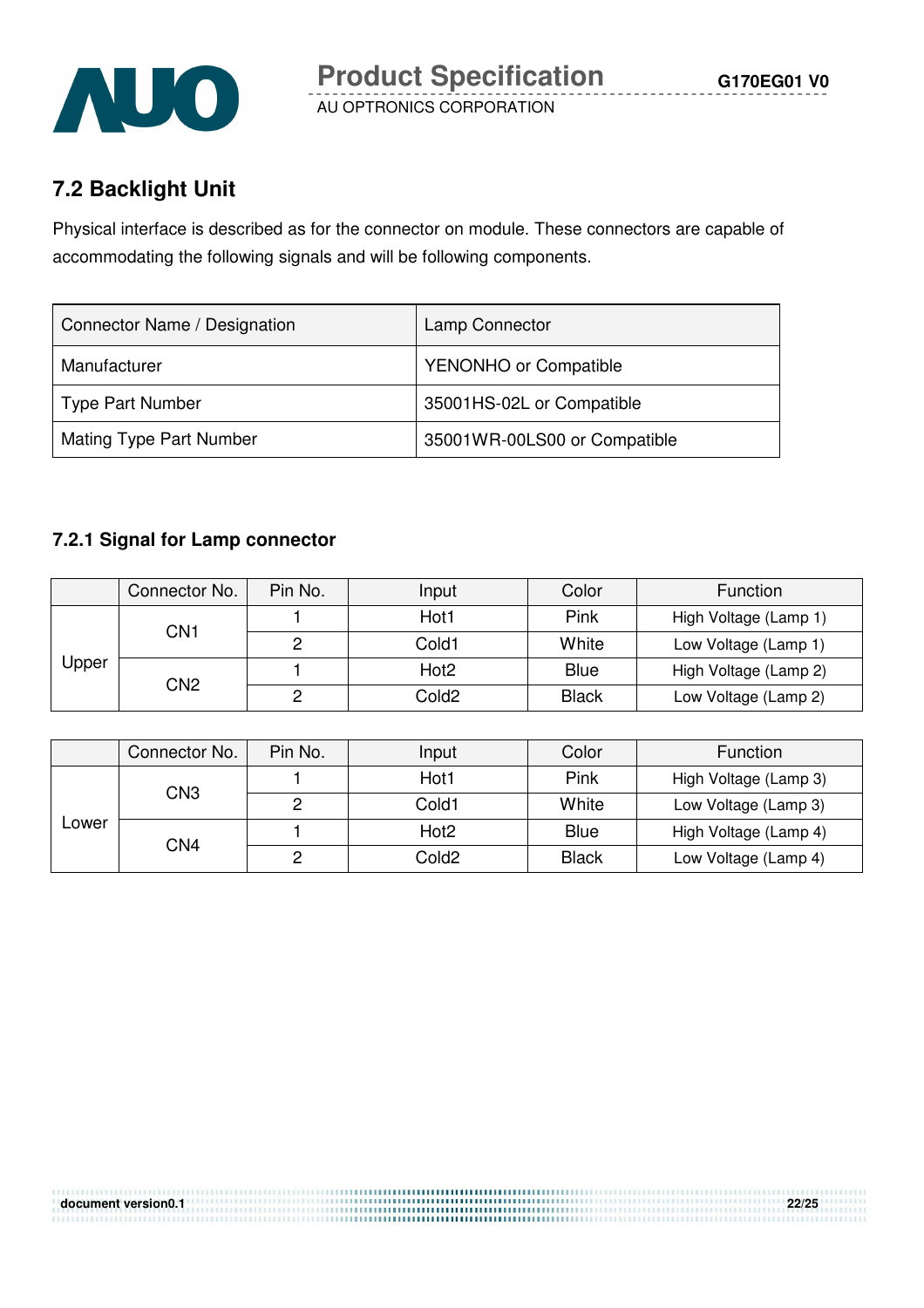



Environment test conditions are listed as following table.

| <b>Items</b>                             | <b>Required Condition</b>                                                                                                      | <b>Note</b> |
|------------------------------------------|--------------------------------------------------------------------------------------------------------------------------------|-------------|
| Temperature Humidity Bias (THB)          | Ta= $50^{\circ}$ C, 80%RH, 300 hours                                                                                           |             |
| High Temperature Operation (HTO)         | Ta= $50^{\circ}$ C, 50%RH, 300 hours                                                                                           |             |
| Low Temperature Operation (LTO)          | Ta= $0^{\circ}$ C, 300 hours                                                                                                   |             |
| High Temperature Storage (HTS)           | Ta= $60^{\circ}$ C, 300hours                                                                                                   |             |
| Low Temperature Storage (LTS)            | Ta= $-20^{\circ}$ C, 300 hours                                                                                                 |             |
| <b>Vibration Test</b><br>(Non-operation) | Acceleration: 1.5 G<br>Wave: Random<br>Frequency: 10 - 200 - 10 Hz<br>Sweep: 30 Minutes each Axis (X, Y, Z)                    |             |
| <b>Shock Test</b><br>(Non-operation)     | Acceleration: 50 G<br>Wave: Half-sine<br>Active Time: 20 ms<br>Direction: $\pm X$ , $\pm Y$ , $\pm Z$ (one time for each Axis) |             |
| <b>Drop Test</b>                         | Height: 60 cm, package test                                                                                                    |             |
| Thermal Shock Test (TST)                 | $-20^{\circ}$ C/30min, 60 $^{\circ}$ C/30min, 100 cycles                                                                       | 1           |
| On/Off Test                              | On/10sec, Off/10sec, 30,000 cycles                                                                                             |             |
|                                          | Contact Discharge: $\pm$ 8KV, 150pF(330 $\Omega$ ) 1sec,<br>8 points, 25 times/ point.                                         | 2           |
| ESD (ElectroStatic Discharge)            | Air Discharge: $\pm$ 15KV, 150pF(330 $\Omega$ ) 1sec<br>8 points, 25 times/ point.                                             |             |
| <b>Altitude Test</b>                     | Operation:10,000 ft<br>Non-Operation:30,000 ft                                                                                 |             |

- Note 1: The TFT-LCD module will not sustain damage after being subjected to 100 cycles of rapid temperature change. A cycle of rapid temperature change consists of varying the temperature from  $-20^{\circ}$  to 60 $^{\circ}$ , and back again. Power is not applied during the test. After temperature cycling, the unit is placed in normal room ambient for at least 4 hours before power on.
- Note 2: According to EN61000-4-2 , ESD class B: Some performance degradation allowed. No data lost. Self-recoverable. No hardware failures.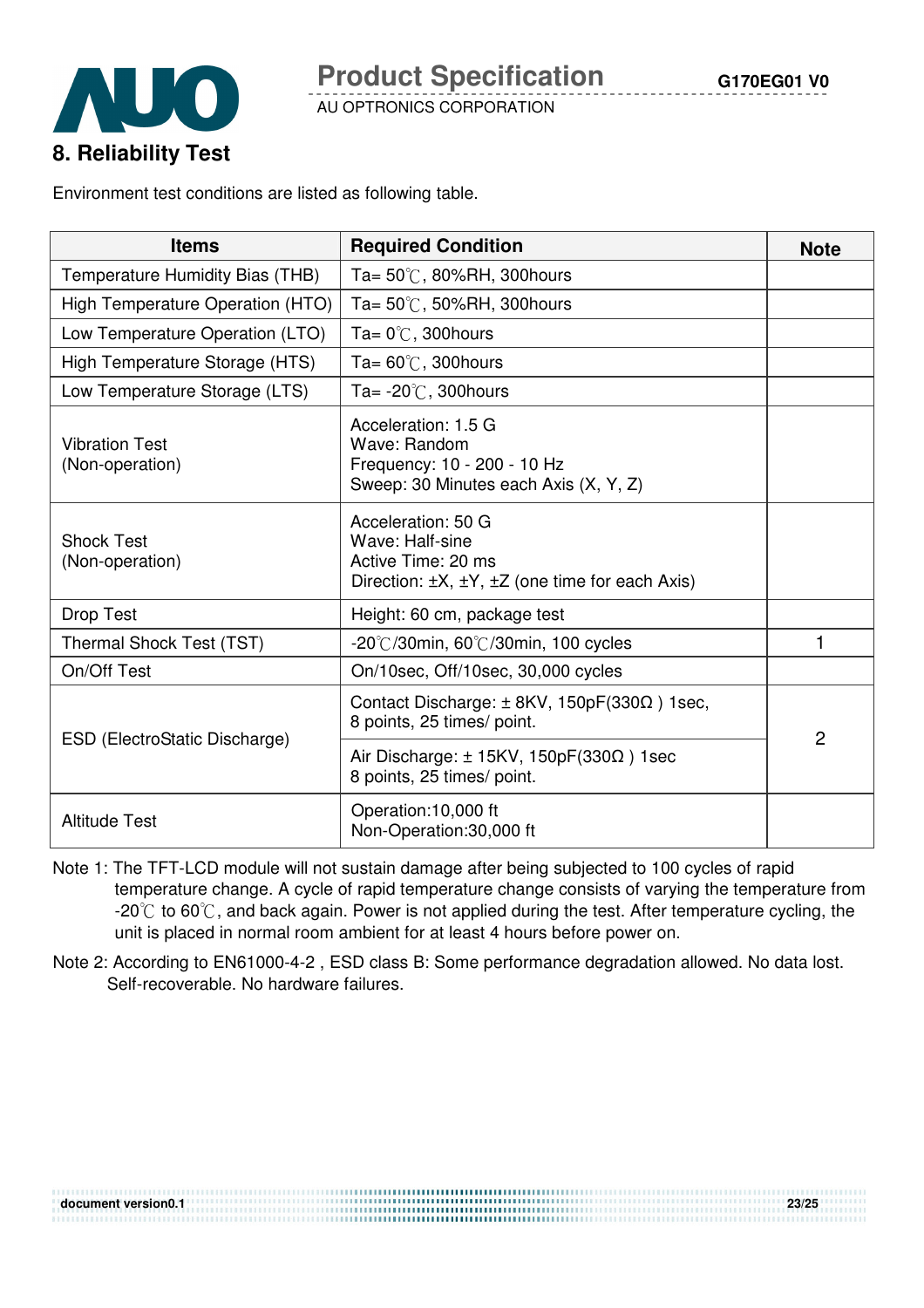

## **9. Shipping Label**

The shipping label format is shown as below.



**document version0.1 24/25**